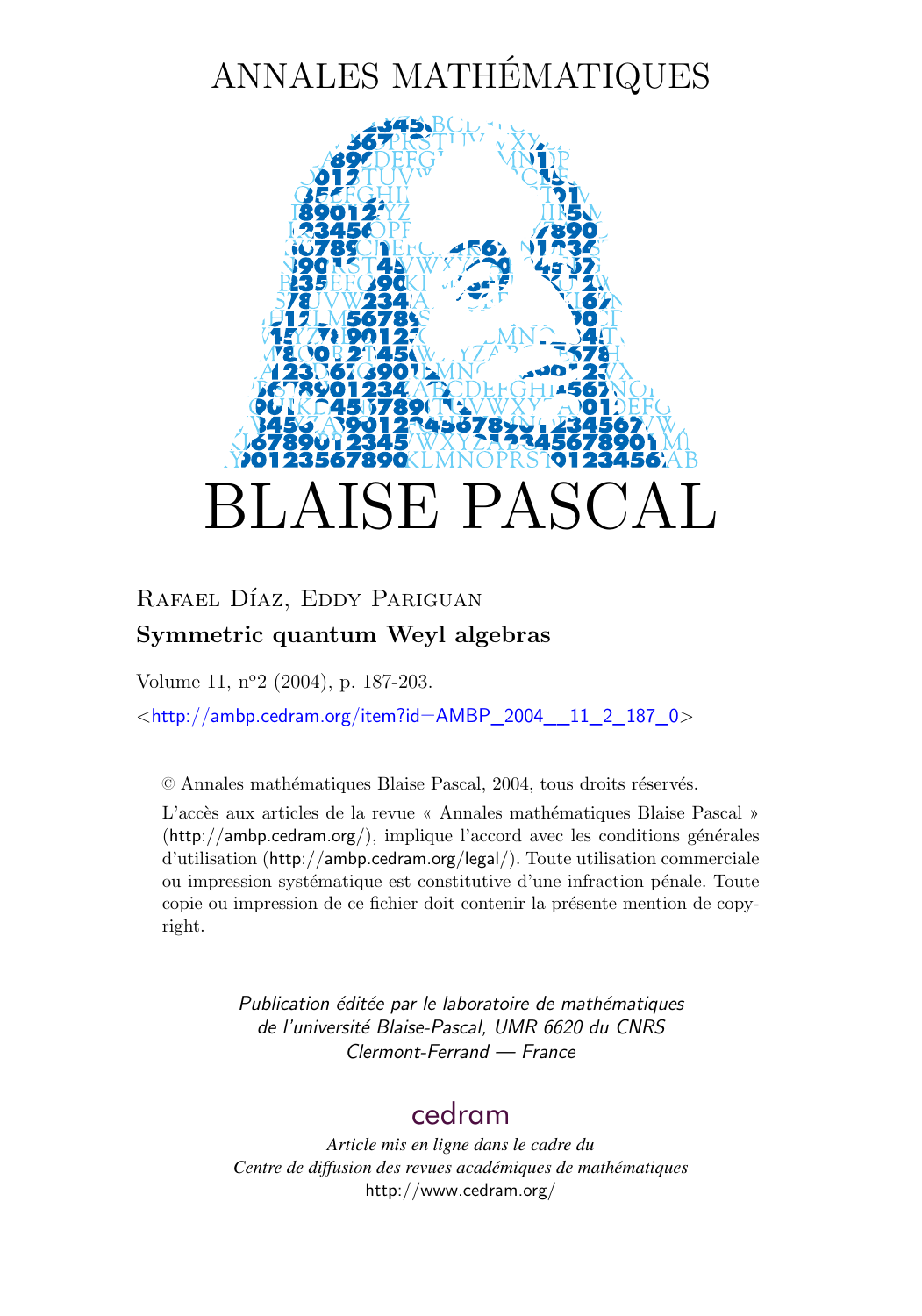Annales Mathematiques Blaise Pascal **11**, 187[-203](#page-16-0) (2004)

## **Symmetric quantum Weyl algebras**

Rafael Díaz<sup>1</sup> Eddy Pariguan<sup>2</sup>

#### **Abstract**

We study the symmetric powers of four algebras:  $q$ -oscillator algebra, q-Weyl algebra, h-Weyl algebra and  $U(\mathfrak{sl}_2)$ . We provide explicit formulae as well as combinatorial interpretation for the normal coordinates of products of arbitrary elements in the above algebras.

## **1 Introduction**

This paper takes part in the time-honored tradition of studying an algebra by first choosing a "normal" or "standard" basis for it B, and second, writing down explicit formulae and, if possible, combinatorial interpretation for the representation of the product of a finite number of elements in B, as linear combination of elements in B.

This method has been successfully applied to many algebras, most prominently in the theory of symmetric functions (see [\[7\]](#page-17-0)). We shall deal with algebras given explicitly as the quotient of a free algebra, generated by a set of letters L, by a number of relations. We choose normal basis for our algebras by fixing an ordering of the set of the letters  $L$ , and defining  $\mathbb B$  to be the set of normally ordered monomials, i.e., monomials in which the letters appearing in it respect the order of L.

We consider algebras of the form  $Sym<sup>n</sup>(A)$ , i.e, symmetric powers of certain algebras. Let us recall that for each  $n \in \mathbb{N}$ , there is a functor Sym<sup>n</sup>:  $\mathbb{C}$ -alg  $\longrightarrow$   $\mathbb{C}$ -alg from the category of associative  $\mathbb{C}$ -algebras into itself defined on objects as follows: if A is a  $\mathbb C$ -algebra, then  $\text{Sym}^n(A)$  denotes

<sup>&</sup>lt;sup>1</sup>The first author is partially supported by UCV.

<sup>2</sup>The second author is partially supported by FONACIT.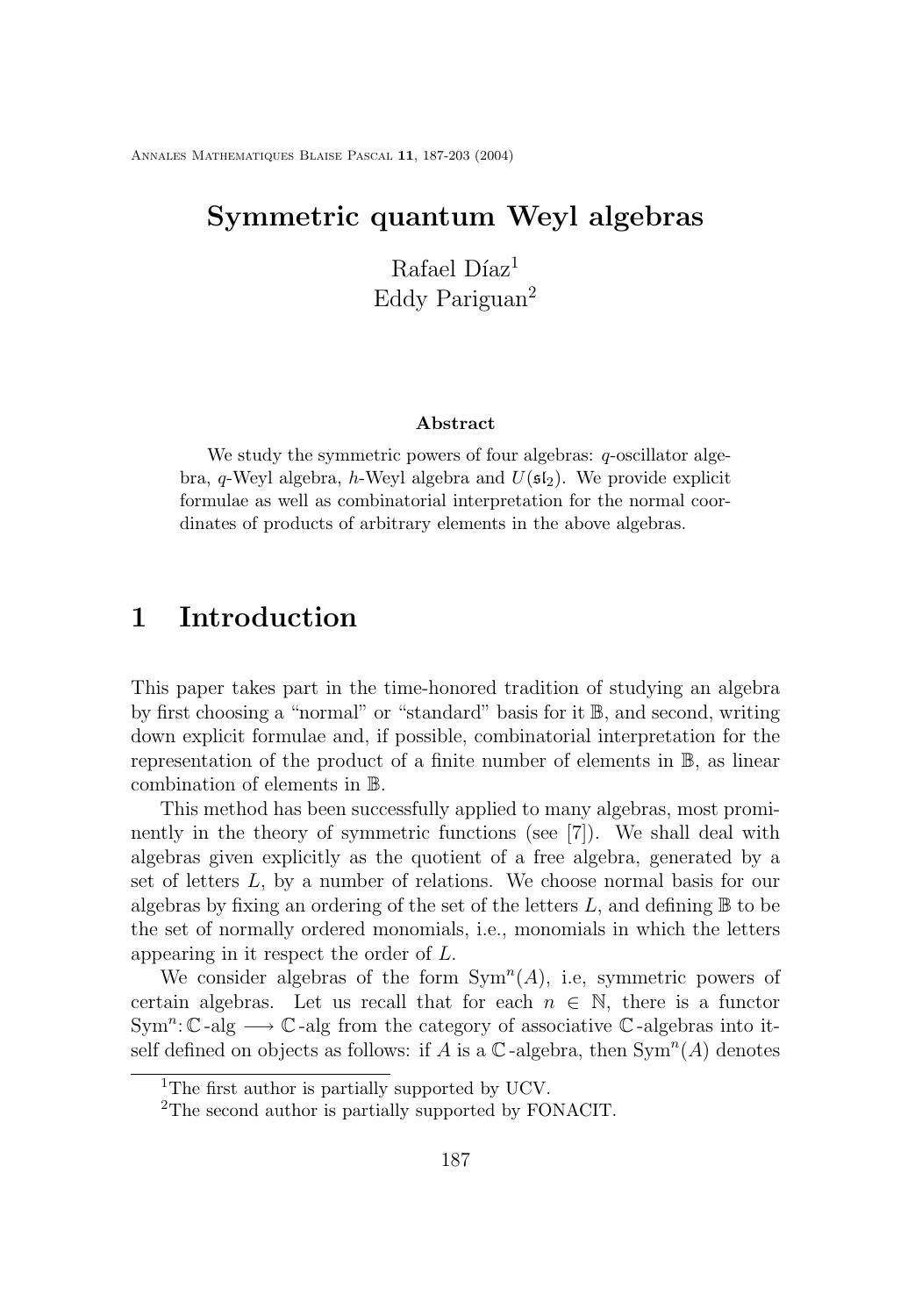<span id="page-2-0"></span>the algebra whose underlying vector space is the  $n$ -th symmetric power of  $A$ :  $\text{Sym}^n(A) = (A^{\otimes n})/\langle a_1 \otimes \ldots \otimes a_n - a_{\sigma^{-1}(1)} \otimes \ldots \otimes a_{\sigma^{-1}(n)} : a_i \in A, \sigma \in \mathbb{S}_n \rangle,$ where  $\mathbb{S}_n$  denotes the group of permutations on n letters. The product of m elements in  $Sym<sup>n</sup>(A)$  is given by the rule

$$
(n!)^{m-1} \prod_{i=1}^{m} \left( \bigotimes_{j=1}^{n} a_{ij} \right) = \sum_{\sigma \in \{\text{id}\} \times \mathbb{S}_{n}^{m-1}} \bigotimes_{j=1}^{n} \left( \prod_{i=1}^{m} a_{i\sigma_{i}^{-1}(j)} \right)
$$
(1.1)

for all  $(a_{ij}) \in A^{[[1,m]] \times [[1,n]]}$ . Notice that if A is an algebra, then  $A^{\otimes n}$  is also an algebra.  $\mathbb{S}_n$  acts on  $A^{\otimes n}$  by algebra automorphisms, and thus we have a well defined invariant subalgebra  $(A^{\otimes n})^{\mathbb{S}_n} \subseteq A^{\otimes n}$ . The following result is proven in [[8](#page-17-0)].

**Theorem 1.1:** *The map*  $s: Sym^n(A) \longrightarrow (A^{\otimes n})^{\mathbb{S}_n}$  *given by* 

$$
s\left(\bigotimes_{i=1}^{n} a_i\right) = \frac{1}{n!} \sum_{\sigma \in \mathbb{S}_n} \overline{\bigotimes_{i=1}^{n} a_{\sigma^{-1}(i)}}, \text{ for all } a_i \in A
$$

*defines an algebra isomorphism.*

The main goal of this paper is the study of the symmetric powers of certain algebras that may be regarded as quantum analogues of the Weyl algebra. Let us recall the well-known

**Definition 1.2:** The algebra  $\mathbb{C}\langle x, y \rangle [h]/\langle yx - xy - h \rangle$  is called the *Weyl algebra*.

This algebra admits a natural representation as indicated in the

**Proposition 1.3:** *The map*  $\rho : \mathbb{C}\langle x, y \rangle[h]/\langle yx - xy - h \rangle \longrightarrow \text{End}(\mathbb{C}[x, h])$ *given by*  $\rho(x)(f) = xf$ ,  $\rho(y)(f) = h \partial f/\partial x$ ,  $\rho(h)(f) = hf$  *for any*  $f \in \mathbb{C}[x,h]$ *defines a representation of the Weyl algebra.*

The symmetric powers of the Weyl algebra have been studied from several point of view in papers such as [\[1\]](#page-16-0),[\[3\]](#page-16-0),[\[6\]](#page-17-0),[\[10\]](#page-17-0). Our interest in the subject arose from the construction of non-commutative solitonic states in string theory, based on the combinatorics of the annihilation  $\frac{\partial}{\partial x}$  and creation  $\hat{x}$ operators given in [\[3\]](#page-16-0). In [\[8\]](#page-17-0) we gave explicit formula, as well as combinatorial interpretation for the normal coordinates of monomials  $\partial^{a_1} x^{b_1} \dots \partial^{a_n} x^{b_n}$ . This formulae allow us to find explicit formulae for the product of a finite number of elements in the symmetric powers of the Weyl algebra. Looking at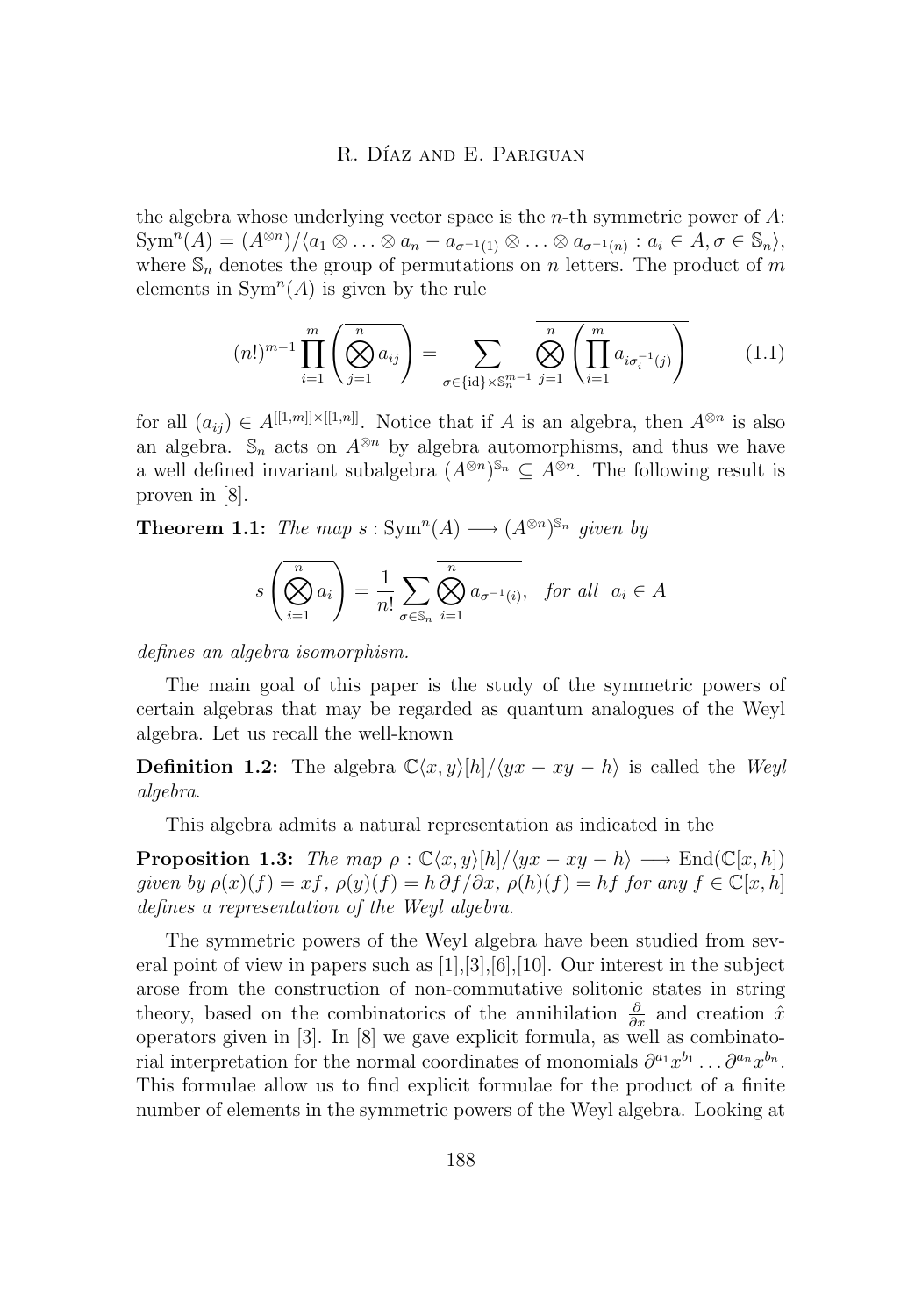Proposition [1.3](#page-2-0) ones notices that the definition of Weyl algebra relies on the notion of the derivative operator  $\frac{\partial}{\partial x}$  from classical infinitesimal calculus. The classical derivative  $\frac{\partial}{\partial x}$  admits two well-known discrete deformations, the so called q-derivative  $\partial_q$  and the h-derivative  $\partial_h$ . The main topic of this paper is to introduce the corresponding q and h-analogues for the Weyl algebra, and generalize the results established in [\[8\]](#page-17-0) to these new contexts.

For the  $q$ -calculus, we will actually introduce two  $q$ -analogues of the Weyl algebra: the  $q$ -oscillator algebra (section [2\)](#page-4-0) and the  $q$ -Weyl algebra (section [3\)](#page-8-0). Needless to say, the q-oscillator algebra also known as the q-boson algebra  $[11]$ , and q-Weyl algebra are deeply related. The main difference between them is that while the q-oscillator is the algebra generated by  $\partial_q$  and  $\hat{x}$ , a third operator, the q-shift  $s_q$  is also present in the q-Weyl algebra. We believe that  $s_q$  is as fundamental as  $\partial_q$  and  $\hat{x}$ . The reason it has passed unnoticed in the classical case is that for  $q = 1$ ,  $s_q$  is just the identity operator. For both q-analogues of the Weyl algebra we are able to find explicit formulae and combinatorial interpretation for the product rule in their symmetric powers algebras.

For the h-calculus, also known as the calculus of finite differences, we introduce the h-Weyl algebra in section [4.](#page-11-0) Besides the annihilator  $\partial_h$  and the creator  $\hat{x}$  operators, also includes an h-shift operator  $s_h$ , which again reduces to the identity for  $h = 0$ . We give explicit formulae and combinatorial interpretation for the product rule in the symmetric powers of the h-Weyl algebra.

In section [5](#page-14-0) we deal with an algebra of a different sort. Since our method has proven successful for dealing with the Weyl algebra (and it q and  $h$ deformations); and it is known that the Weyl algebra is isomorphic to the universal enveloping algebra of the Heisenberg Lie algebra, it is an interest problem to apply our constructions for other Lie algebras. We consider here only the simplest case, that of  $\mathfrak{sl}_2$ . We give explicit formulae for the product rule in the symmetric powers of  $U(\mathfrak{sl}_2)$ .

Although some of the formulae in this paper are rather cumbersome, all of them are just the algebraic embodiment of fairly elementary combinatorial facts. The combinatorial statements will be further analyzed in [[9](#page-17-0)].

### **Notations and conventions**

• N denotes the set of natural numbers. For  $x \in \mathbb{N}^n$  and  $i \in \mathbb{N}$ , we denote by  $x_{\leq i}$  the vector  $(x_1, \ldots, x_{i-1}) \in \mathbb{N}^{i-1}$ , by  $x_{\leq i}$  the vector  $(x_1, \ldots, x_i) \in$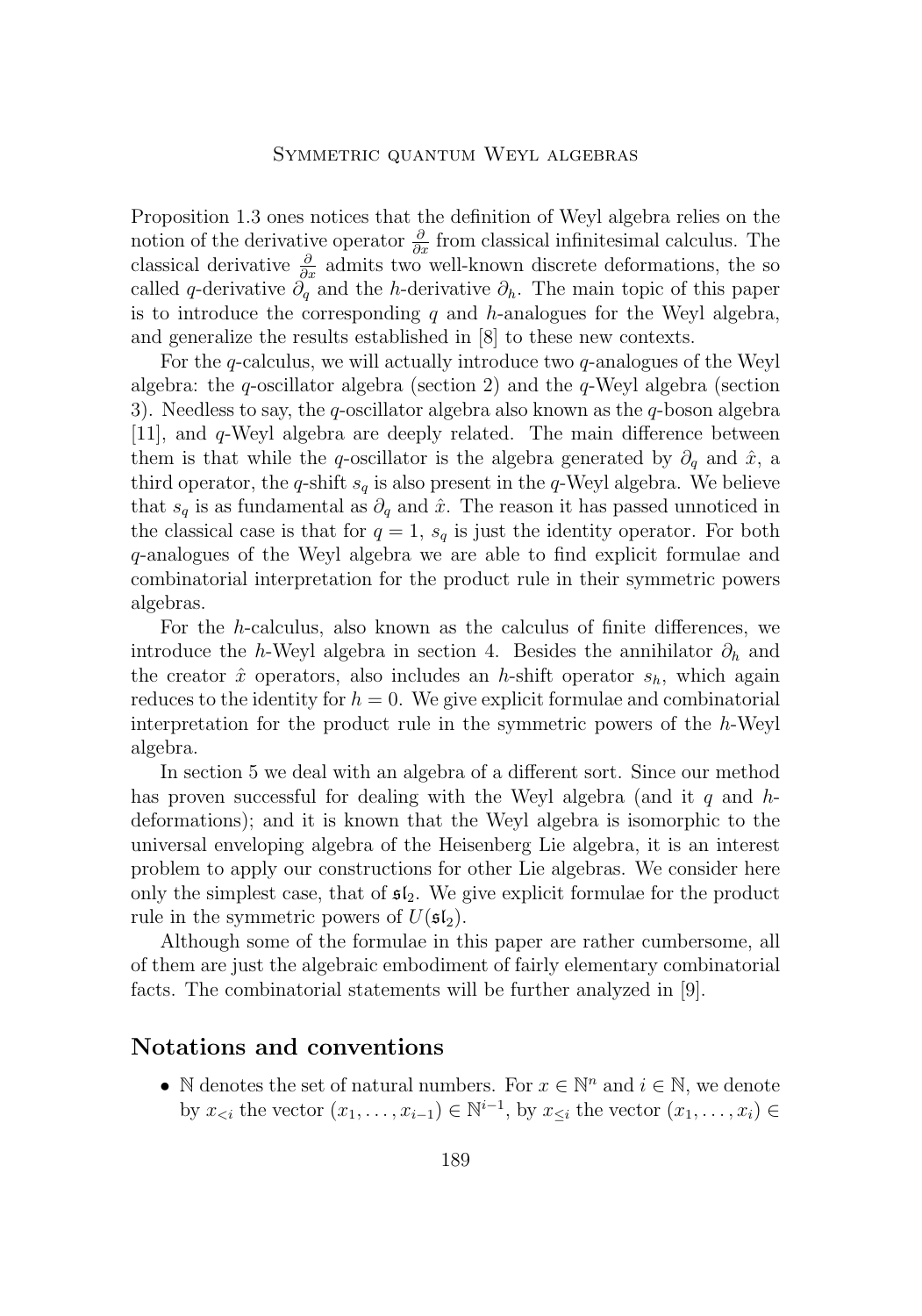<span id="page-4-0"></span> $\mathbb{N}^i$ , by  $x_{>i}$  the vector  $(x_{i+1},...,x_n)$  ∈  $\mathbb{N}^{n-i}$  and by  $x_{\geq i}$  the vector  $(x_i, \ldots, x_n) \in \mathbb{N}^{n-i+1}.$ 

- Given  $(U, \leq)$  an ordered set and  $s \in U$ , we set  $U_{>s} := \{u \in U : u > s\}.$
- $| \cdot | : \mathbb{N}^n \longrightarrow \mathbb{N}$  denotes the map such that  $|x| := \sum_{i=1}^n x_i$ , for all  $x \in \mathbb{N}^n$ .
- For a set X,  $\sharp(X) := \text{cardinality of } X$ , and  $\mathbb{C}\langle X \rangle := \text{free associative}$ algebra generated by X.
- Given natural numbers  $a_1, \ldots, a_n \in \mathbb{N}$ ,  $\min(a_1, \ldots, a_n)$  denotes the smallest number in the set  $\{a_1, \ldots, a_n\}.$
- Given  $n \in \mathbb{N}$ , we set  $[[1, n]] = \{1, ..., n\}$ .
- Let S be a set and  $A : [[1, m]] \times [[1, n]] \longrightarrow S$  an S-valued matrix. For  $\sigma \in (\mathbb{S}_n)^m$  and  $j \in [[1,n]], \ A^\sigma_j : [[1,m]] \longrightarrow S$  denotes the map such that  $A_j^{\sigma}(i) = A_{i\sigma_i^{-1}(j)}$ , for all  $i = 1, ..., m$ .
- The q-analogue n integer is  $[n] := \frac{1 q^n}{1 q^n}$  $\frac{1-q}{1-q}$ . For  $k \in \mathbb{N}$ , we will use  $[n]_k := [n][n-1] \dots [n-k+1].$

# **2 Symmetric** q**-oscillator algebra**

In this section we define the  $q$ -oscillator algebra and study its symmetric powers. Let us introduce several fundamental operators in q-calculus (see [[13](#page-17-0)] for a nice introduction to  $q$ -calculus).

**Definition 2.1:** The operators  $\partial_q$ ,  $s_q$ ,  $\hat{x}$ ,  $\hat{q}$ ,  $\hat{h}$  :  $\mathbb{C}[x, q, h] \longrightarrow \mathbb{C}[x, q, h]$  are given as follows

$$
\partial_q f(x) = \frac{f(qx) - f(x)}{(q-1)x} \qquad s_q(f)(x) = f(qx) \qquad \hat{q}(f) = qf
$$
  

$$
\hat{x}(f) = xf \qquad \hat{h}(f) = hf
$$

for all  $f \in \mathbb{C}[x, q, h]$ . We call  $\partial_q$  the q-derivative and  $s_q$  the q-shift.

**Definition 2.2:** The algebra  $\mathbb{C}\langle x, y \rangle [q, h]/I_{qo}$ , where  $I_{qo}$  is the ideal generated by the relation  $yx = qxy + h$  is called the *q*-*oscillator algebra*.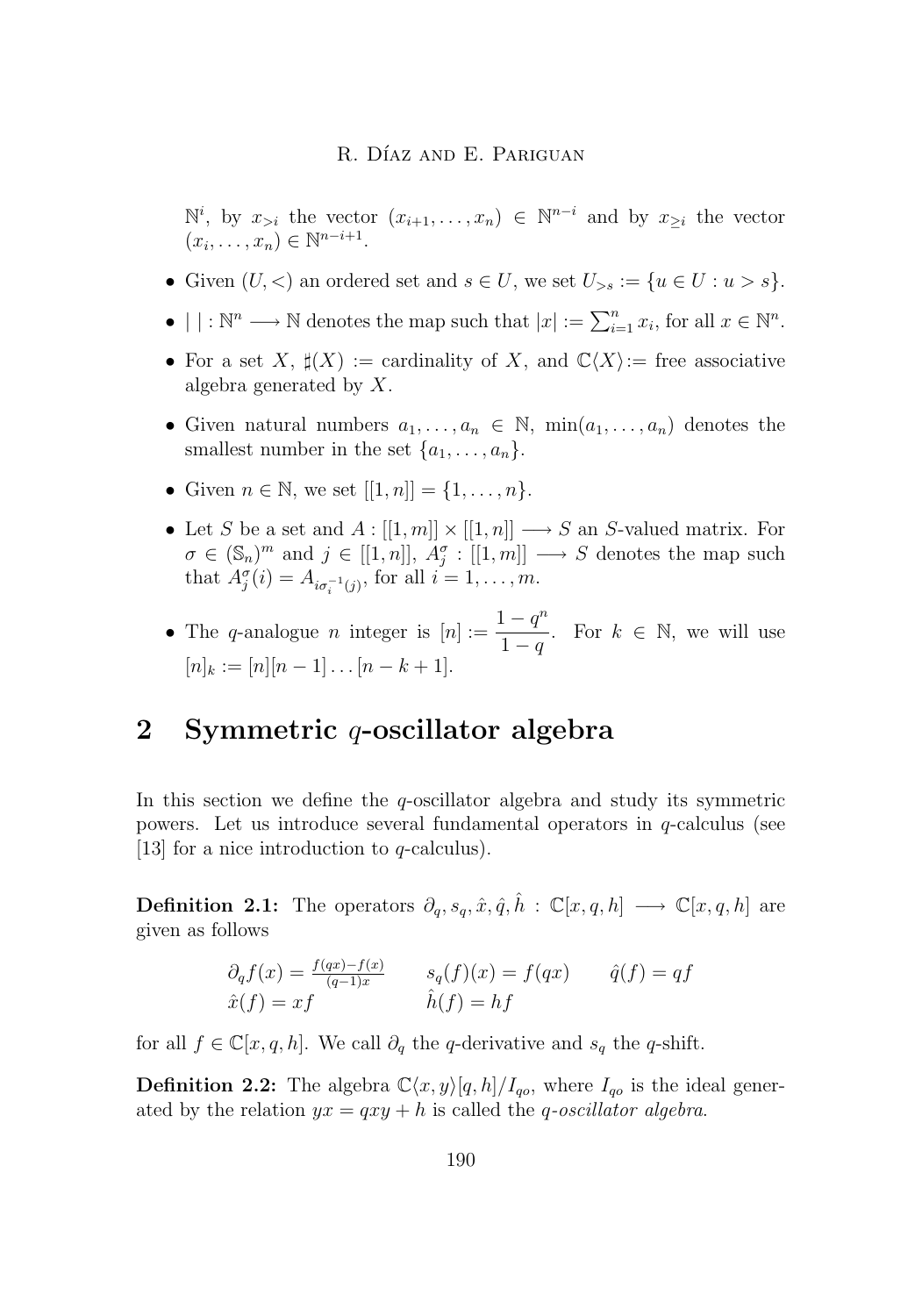<span id="page-5-0"></span>We have the following analogue of Proposition [1](#page-2-0).3.

**Proposition 2.3:** *The map*  $\rho : \mathbb{C}\langle x, y \rangle [q, h]/I_{qo} \longrightarrow \text{End}(\mathbb{C}[x, q, h])$  *given by*  $\rho(x) = \hat{x}, \rho(y) = h\partial_q, \rho(q) = \hat{q}$  and  $\rho(h) = \hat{h}$  defines a representation of the q*-oscillator algebra.*

Notice that if we let  $q \to 1$ , y becomes central and we recover the Weyl algebra. We order the letters of the  $q$ -oscillator algebra as follows:  $q < x < y < h$ .

Assume we are given  $A = (A_1, \ldots, A_n) \in (\mathbb{N}^2)^n$ , and  $A_i = (a_i, b_i) \in \mathbb{N}^2$ , for  $i \in [[1, n]]$ . Set  $X^{A_i} = x^{a_i}y^{b_i}$ , for  $i \in [[1, n]]$ . We set  $a = (a_1, \ldots, a_n) \in \mathbb{N}^n$ ,  $b = (b_1, \ldots, b_n) \in \mathbb{N}^n$ ,  $c = (c_1, \ldots, c_n) \in \mathbb{N}^n$  and  $|A| = (|a|, |b|) \in \mathbb{N}^2$ . Using this notation we have

**Definition 2.4:** The *normal coordinates*  $N_{q0}(A, k)$  of

$$
\prod_{i=1}^{n} X^{A_i} \in \mathbb{C}\langle x, y \rangle [h, q] / I_{qo}
$$

are given by the identity

$$
\prod_{i=1}^{n} X^{A_i} = \sum_{k=0}^{\min} N_{qo}(A,k) X^{|A|-(k,k)} h^k
$$
\n(2.1)

where min = min(|a|, |b|). For  $k >$  min, we set  $N_{q_0}(A, k)$  to be equal to 0.

Let us introduce some notation needed to formulate Theorem [2](#page-6-0).6 below which provides explicit formula for the normal coordinates  $N_{q0}(A, k)$  of  $\prod^n X^{A_i}$ . Given  $(A_1, \ldots, A_n) \in (\mathbb{N}^2)^n$  choose disjoint totally ordered sets  $(U_i, \leq_i)$ ,  $(V_i, \leq_i)$  such that  $\sharp(U_i) = a_i$  and  $\sharp(V_i) = b_i$ , for  $i \in [[1, n]]$ . Define a total order set  $(U \cup V \cup {\infty}$ , <), where  $U = \cup_{i=1}^{n} U_i$ ,  $V = \cup_{i=1}^{n} V_i$  and  $\infty \notin U \cup V$ , as follows: Given  $u, v \in U \cup V \cup \{\infty\}$  we say that  $u \leq v$  if and only if a least one of the following conditions hold

> $u \in V_i, v \in V_j$  and  $i \leq j$ ;  $u \in V_i, v \in U_j$  and  $i \leq j$ ;  $u \in U_i, v \in V_j$  and  $i \leq j$ ;  $u, v \in U_i$  and  $u \leq_i v$ ;  $u, v \in V_i$  and  $u \leq_i v;$   $v = \infty$ .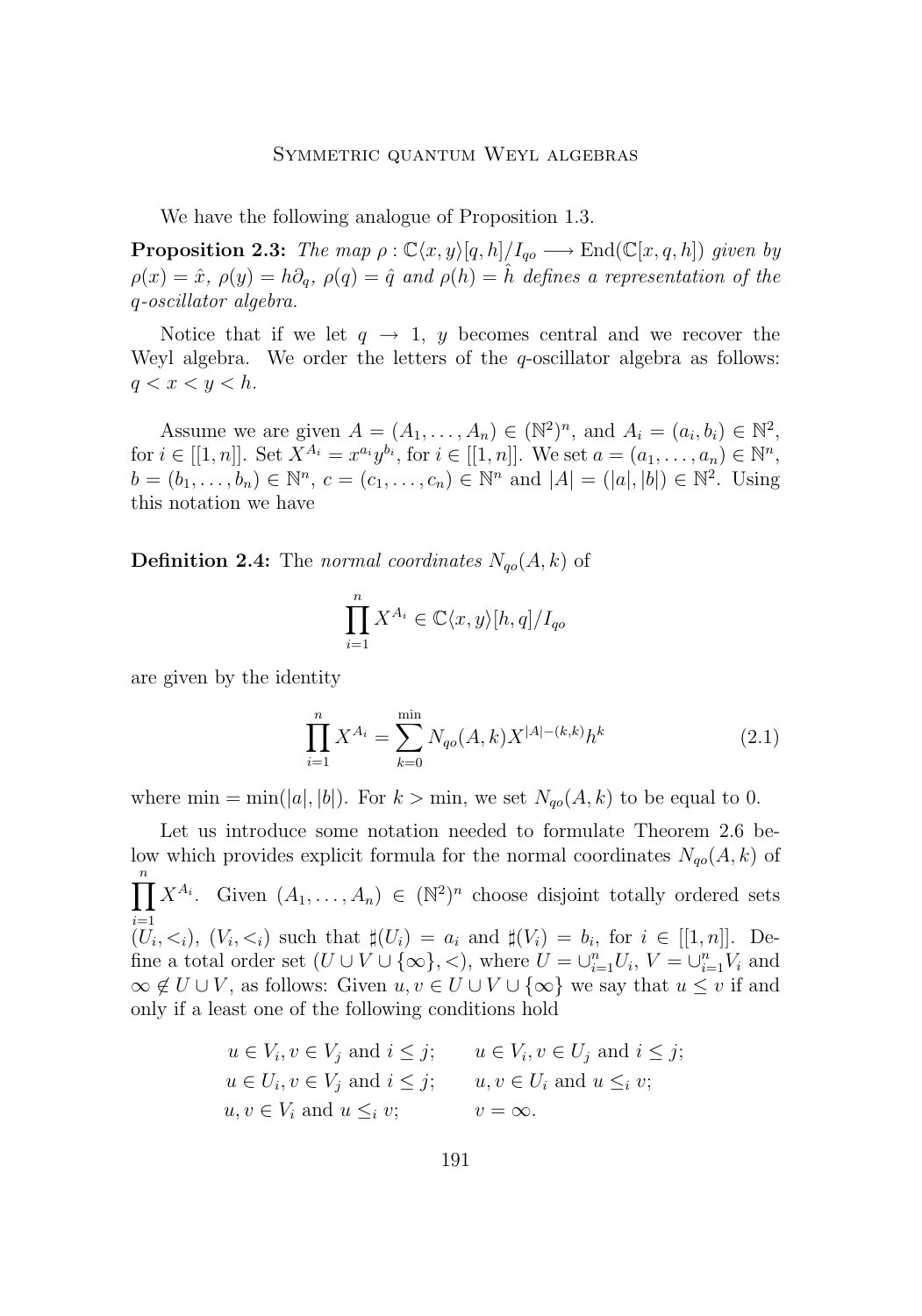<span id="page-6-0"></span>Given  $k \in \mathbb{N}$ , we let  $P_k(U, V)$  be the set of all maps  $p: V \longrightarrow U \cup \{\infty\}$  such that

- p restricted to  $p^{-1}(U)$  is injective, and  $\sharp(p^{-1}(U)) = k$ .
- If  $(v, p(v)) \in V_i \times U_j$  then  $i < j$ .

Figure 1 shows an example of such a map. We only show the finite part of p, all other points in V being mapped to  $\infty$ . bunet points in  $\gamma$  being mapped to  $\infty$ .



Figure 1: Combinatorial interpretation of  $N_{qo}$ .

 $\mathcal{L}$ **Definition 2.5:** The value of the *crossing number map*  $c : P_k(U, V) \longrightarrow \mathbb{N}$ when evaluated on  $p \in P_k(U, V)$  is given by

$$
c(p) = \sharp \{ \{ (s, t) \in V \times U | s < t < p(s), t \in p(U_{>s})^c \} \}.
$$

 $\overline{a}$   $\overline{b}$   $\overline{c}$   $\overline{c}$   $\overline{d}$   $\overline{d}$   $\overline{d}$   $\overline{d}$   $\overline{d}$   $\overline{d}$   $\overline{d}$   $\overline{d}$   $\overline{d}$   $\overline{d}$   $\overline{d}$   $\overline{d}$   $\overline{d}$   $\overline{d}$   $\overline{d}$   $\overline{d}$   $\overline{d}$   $\overline{d}$   $\overline{d}$   $\overline{d}$   $\overline{$  $N$  we have that  $for i \in [[1, n]]$  and any  $k \in \mathbb{N}$ , we have that **Theorem 2.6:** *For any*  $A = (A_1, \ldots, A_n) \in (\mathbb{N}^2)^n$  *with*  $A_i = (a_i, b_i) \in \mathbb{N}^2$ <br>for  $i \in [1, n]$  and any  $k \in \mathbb{N}$  are hore that

$$
N_{qo}(A, k) = \sum_{p \in P_k(U, V)} q^{c(p)}.
$$

 $\overline{01}$  $\cdot$   $\cdot$   $\cdot$   $\cdot$   $\cdot$  $\mathfrak{u}\mathbf{c}\mathfrak{v}$ PROOF: The proof is by induction. The only non-trivial case is the following

$$
y \prod_{i=1}^{n} X^{A_i} = \sum_{k=0}^{\min} q^{|a|-k} N_{qo}(A, k) X^{|A|-(k, k+1)} h^k + \sum_{k=0}^{\min} N_{qo}(A, k) \sum_{i=1}^{a-k} q^{i-1} X^{|A|-(k+1, k)} h^k
$$
 (2.2)

<sub>i=1</sub><br>e left-hand side o' where min =  $min(|a|, |b|)$ . Normalizing the left-hand side of (2.2) we get a recursive relation

$$
N_{qo}(((0,1)A),k) = N_{qo}(A,k) + \sum_{i=1}^{a-k} q^{i-1} N_{qo}(A,k-1).
$$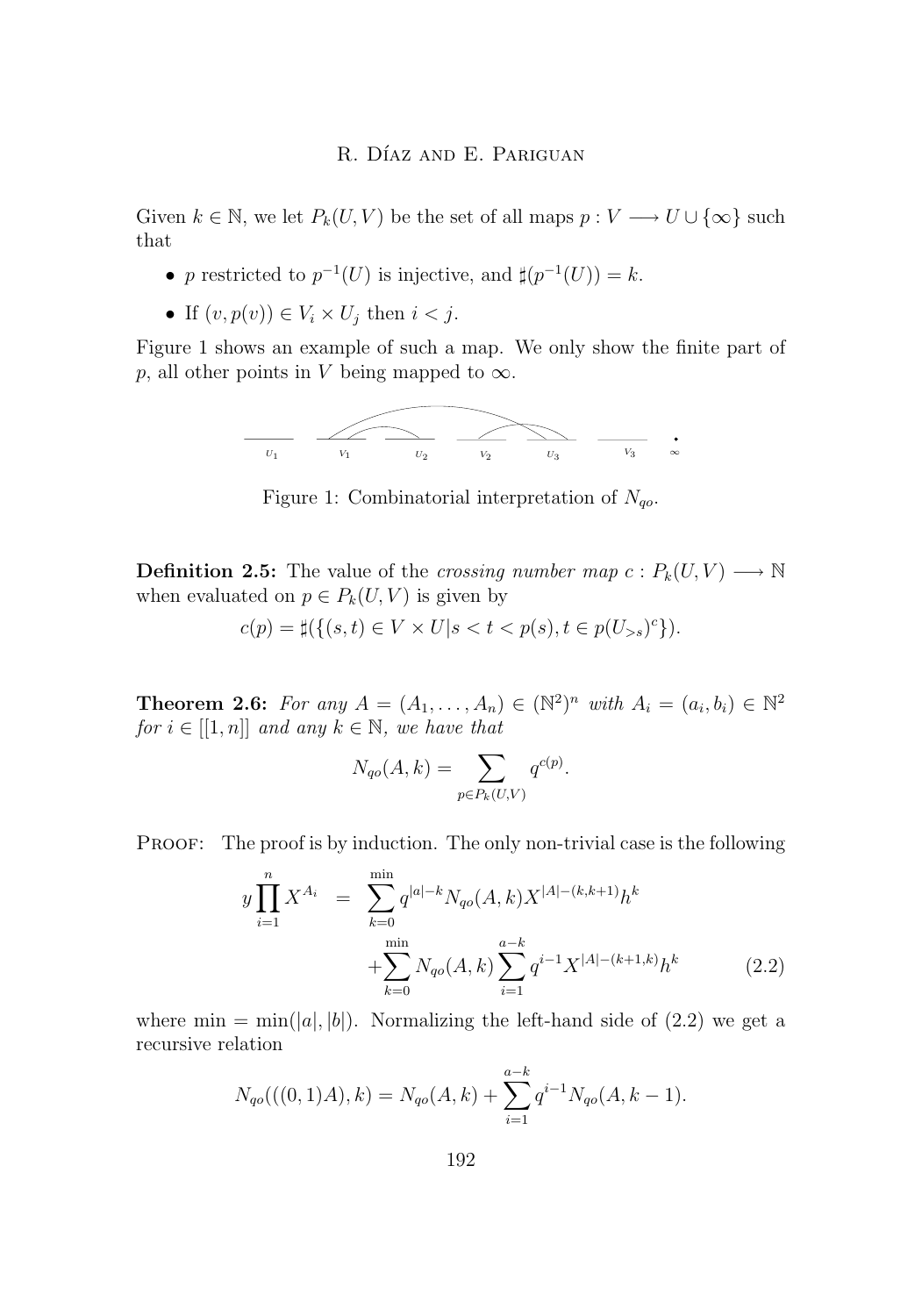The other recursion needed being  $N_{q0}(((1,0)A), k) = N_{q0}(A, k)$ . It is straightforward to check that  $N_{q0}(A, k) = \sum_{k=1}^{k}$  $p \in P_k(U, V)$  $q^{c(p)}$  satisfies both recursions.

Consider the identity  $(2.1)$  $(2.1)$  in the representation of the q-oscillator algebra defined in Proposition [2](#page-5-0).3. Apply both sides of the identity  $(2.1)$  $(2.1)$  to  $x<sup>t</sup>$  for  $t \in \mathbb{N}$ , and use Theorem [2](#page-6-0).6 to get the fundamental

**Corollary 2.7:** *Given*  $(t, a, b) \in \mathbb{N} \times \mathbb{N}^n \times \mathbb{N}^n$  *the following identity holds* 

$$
\prod_{i=1}^{n} [t + |a_{>i}| - |b_{>i}|]_{b_i} = \sum_{p \in P_k(U,V)} q^{c(p)}[t]_{|b|-k}.
$$

Our next theorem gives a fairly simple formula for the product of  $m$ elements in Sym<sup>n</sup>( $\mathbb{C}\langle x, y \rangle [q, h]/I_{qo}$ ). Fix a matrix  $A: [[1, m]] \times [[1, n]] \longrightarrow \mathbb{N}^2$ ,  $(A_{ij}) = ((a_{ij}), (b_{ij}))$ . Recall that given  $\sigma \in (\mathbb{S}_n)^m$  and  $j \in [[1, n]], A_j^{\sigma}$  denotes the vector  $(A_{1\sigma_1^{-1}(j)},..., A_{m\sigma_m^{-1}(j)}) \in (\mathbb{N}^2)^m$  and  $X_j^{A_{ij}} = x_j^{a_{ij}} y_j^{b_{ij}}$ . Set  $|A_j^{\sigma}| = (|a_j^{\sigma}|, |b_j^{\sigma}|)$  where  $|a_j^{\sigma}| = \sum_{j=1}^{m}$  $i=1$  $a_{i\sigma_i^{-1}(j)}$  and  $|b_j^{\sigma}| = \sum_{i=1}^{m}$  $i=1$  $b_{i\sigma_i^{-1}(j)}$ .

**Theorem 2.8:** For any  $A : [[1, m]] \times [[1, n]] \longrightarrow \mathbb{N}^2$ , the identity

$$
(n!)^{m-1} \prod_{i=1}^{m} \prod_{j=1}^{n} X_j^{A_{ij}} = \sum_{\sigma, k} \left( \prod_{j=1}^{n} N_{qo}(A_j^{\sigma}, k_j) \right) \prod_{j=1}^{n} X_j^{|A_j^{\sigma}| - (k_j, k_j)} h^{|k|}
$$

where  $\sigma \in \{\text{id}\}\times\mathbb{S}_n^{m-1}$  and  $k \in \mathbb{N}^n$ , holds in  $\text{Sym}^n(\mathbb{C}\langle x,y\rangle[q,h]/I_{qo})$ . **PROOF:** Using the product rule given in  $(1.1)$  $(1.1)$ , the identity  $(2.1)$  $(2.1)$  and the distributive property we obtain

$$
(n!)^{m-1} \prod_{i=1}^{m} \prod_{j=1}^{n} X_j^{A_{ij}} = \sum_{\sigma \in \{\text{id}\} \times \mathbb{S}_n^{m-1}} \prod_{j=1}^{n} \prod_{i=1}^{m} X_j^{A_{i\sigma_i^{-1}(j)}}
$$
  

$$
= \sum_{\sigma \in \{\text{id}\} \times \mathbb{S}_n^{m-1}} \prod_{j=1}^{n} \left( \sum_{k=0}^{\min_j} N_{qo}(A_j^{\sigma}, k) x_j^{|a_j^{\sigma}| - k} y_j^{|b_j^{\sigma}| - k} h^k \right)
$$
  

$$
= \sum_{\sigma, k} \left( \prod_{j=1}^{n} N_{qo}(A_j^{\sigma}, k_j) \right) \prod_{j=1}^{n} X_j^{|A_j^{\sigma}| - (k_j, k_j)} h^{|k|}
$$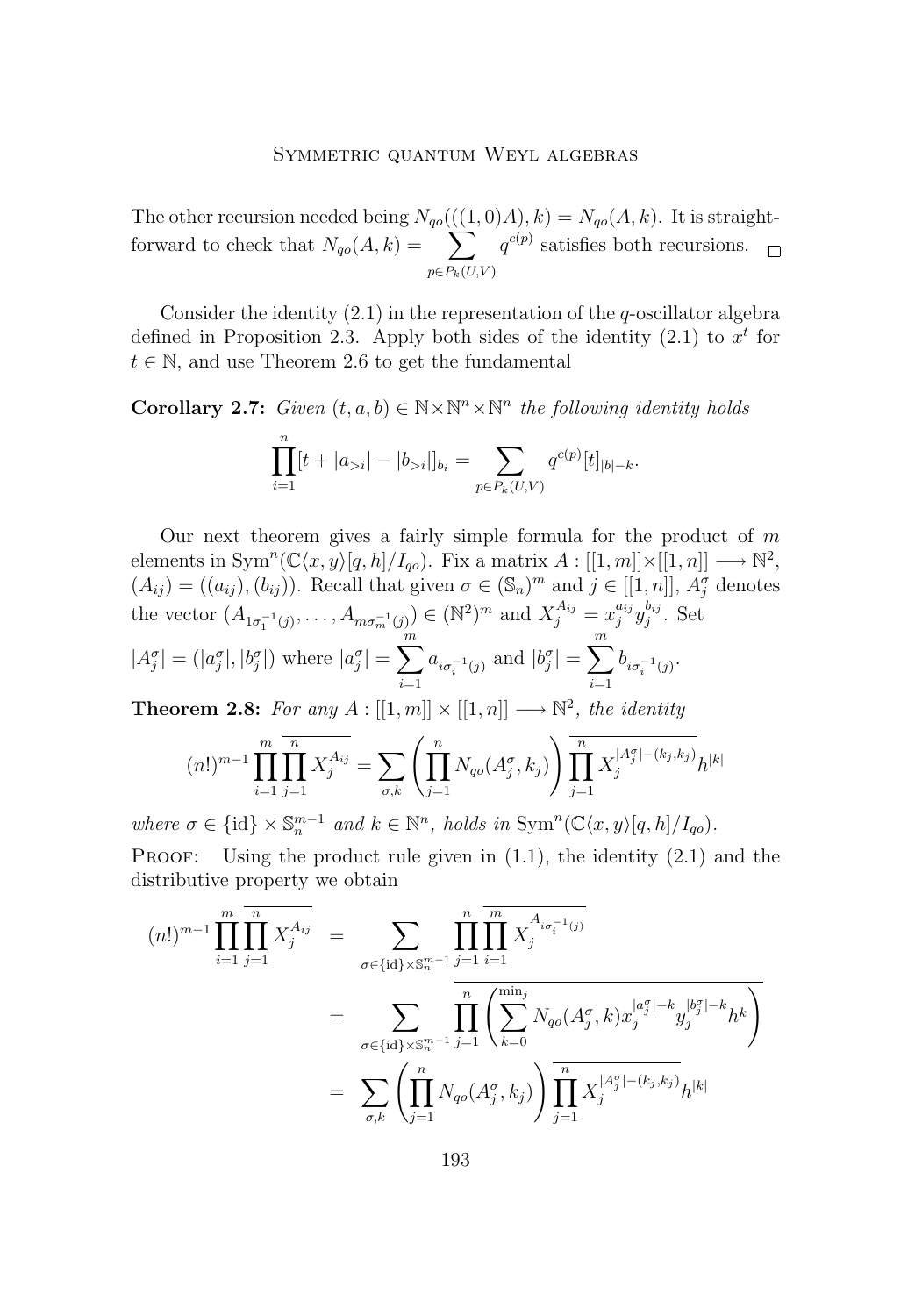<span id="page-8-0"></span>where  $\min_j = \min(|a_j^{\sigma}|, |b_j^{\sigma}|).$ 

# **3 Symmetric** q**-Weyl algebra**

In this section we study the symmetric powers of the  $q$ -Weyl algebra.

**Definition 3.1:** The q-Weyl algebra is given by  $\mathbb{C}\langle x, y, z\rangle[q]/I_q$ , where  $I_q$  is the ideal generated by the following relations:

 $zx = xz + y$   $yx = qxy$   $zy = qyz$ 

We have the following  $q$ -analogue of Proposition [1](#page-2-0).3.

**Proposition 3.2:** *The map*  $\rho : \mathbb{C}\langle x, y, z \rangle[q]/I_q \longrightarrow \text{End}(\mathbb{C}[x, q])$  *given by*  $\rho(x) = \hat{x}, \rho(y) = s_q, \rho(z) = \partial_q$  and  $\rho(q) = \hat{q}$  defines a representation of the q*-Weyl algebra.*

Notice that if we let  $q \to 1$ , we recover the Weyl algebra. We order the letters of the q-Weyl algebra as follows:  $q < x < y < z$ . Given  $a \in \mathbb{N}$  and  $I \subset [[1, a]],$  we define the *crossing number of* I to be

$$
\chi(I) := \sharp(\{(i, j) : i > j, i \in I, j \in I^c\}).
$$

For  $k \in \mathbb{N}$ , we let  $\chi_k : \mathbb{N} \longrightarrow \mathbb{N}$  the map given by  $\chi_k(a) = \sum_{k=1}^{\infty} q^{\chi(k)}$ , for  $\sharp(I)=k$  $I\subset$ [[1,a]]

all  $a \in \mathbb{N}$ . We have the following

**Theorem 3.3:** *Given*  $a, b \in \mathbb{N}$ *, the following identities hold in*  $\mathbb{C}\langle x, y, z \rangle[q]/I_q$ 

\n- 1. 
$$
z^a x^b = \sum_{k=0}^{\min} \chi_k(a)[b]_k x^{b-k} y^k z^{a-k}
$$
, where  $\min = \min(a, b)$ .
\n- 2.  $z^a y^b = q^{ab} y^b z^a$ .
\n- 3.  $y^a x^b = q^{ab} x^b y^a$ .
\n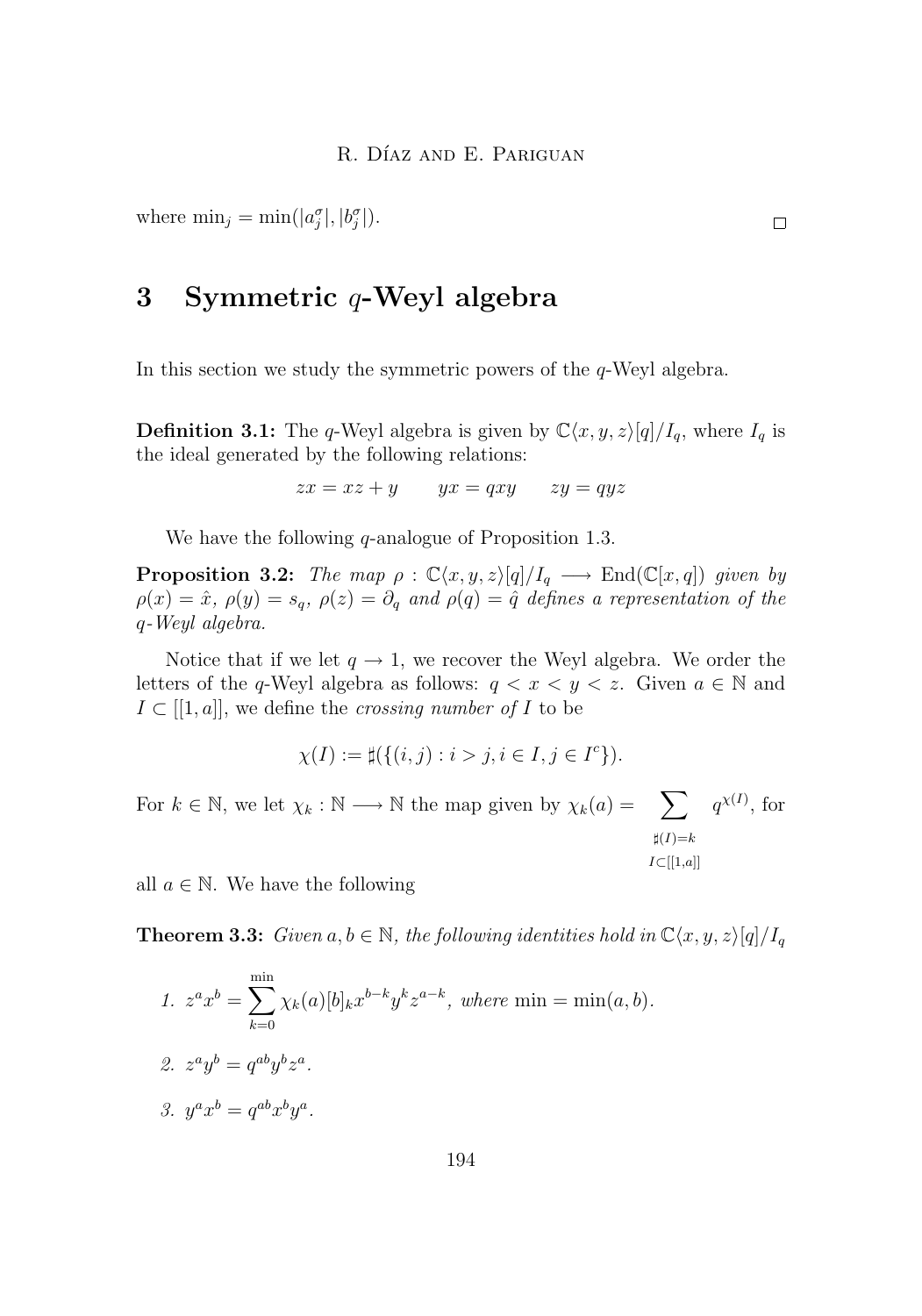<span id="page-9-0"></span>PROOF: 2. and 3. are obvious, let us to prove 1. It should be clear that

$$
z^{a}x^{b} = \sum_{I \subset [[1,a]]} [b]_{\sharp(I)} x^{b-\sharp(I)} \prod_{j=1}^{a} f_{I}(j),
$$

where  $f_I(j) = z$ , if  $j \notin I$  and  $f_I(j) = y$ , if  $j \in I$ . The normal form of  $\prod_{i=1}^{a} f_I(j)$  $j=1$ is  $q^{\chi(I)}y^{\sharp(I)}z^{a-\sharp(I)}$ . Thus,

$$
z^{a}x^{b} = \sum_{k=0}^{\min} \left( \sum_{I} q^{\chi(I)} \right) [b]_{k} x^{b-k} y^{k} z^{a-k} = \sum_{k=0}^{\min} \chi_{k}(a) [b]_{k} x^{b-k} y^{k} z^{a-k},
$$

 $\Box$ 

where  $\min = \min(a, b), I \subset [[1, a]]$  and  $\sharp(I) = k$ .

Assume we are given  $A = (A_1, \ldots, A_n) \in (\mathbb{N}^3)^n$ , where  $A_i = (a_i, b_i, c_i)$ , for  $i \in [[1, n]],$  also  $X^{A_i} = x^{a_i} y^{b_i} z^{c_i}$  for  $i \in [[1, n]].$  We set  $a = (a_1, ..., a_n) \in \mathbb{N}^n$ ,  $b = (b_1, \ldots, b_n) \in \mathbb{N}^n$ ,  $c = (c_1, \ldots, c_n) \in \mathbb{N}^n$  and  $|A| = (|a|, |b|, |c|) \in \mathbb{N}^3$ . Using this notation, we have the

**Definition 3.4:** The *normal coordinates*  $N_q(A, k)$  of

$$
\prod_{i=1}^{n} X^{A_i} \in \mathbb{C}\langle x, y, z \rangle[q]/I_q
$$

are given via the identity

$$
\prod_{i=1}^{n} X^{A_i} = \sum_{k \in \mathbb{N}^{n-1}} N_q(A, k) X^{|A| + (-|k|, |k|, -|k|)}
$$
(3.1)

where k runs over all vectors  $k = (k_1, \ldots, k_{n-1}) \in \mathbb{N}^{n-1}$  such that  $0 \leq k_i \leq$  $\min(|c_{\leq i}| - |k_{\leq i}|, a_{i+1})$ . We set  $N_q(A, k) = 0$  for  $k \in \mathbb{N}^{n-1}$  not satisfying the previous conditions.

Our next theorem follows from Theorem [3](#page-8-0).3 by induction. It gives an explicit formula for the normal coordinates  $N_q(A, k)$  in the q-Weyl algebra of  $\prod^n X^{A_i}$ .  $i=1$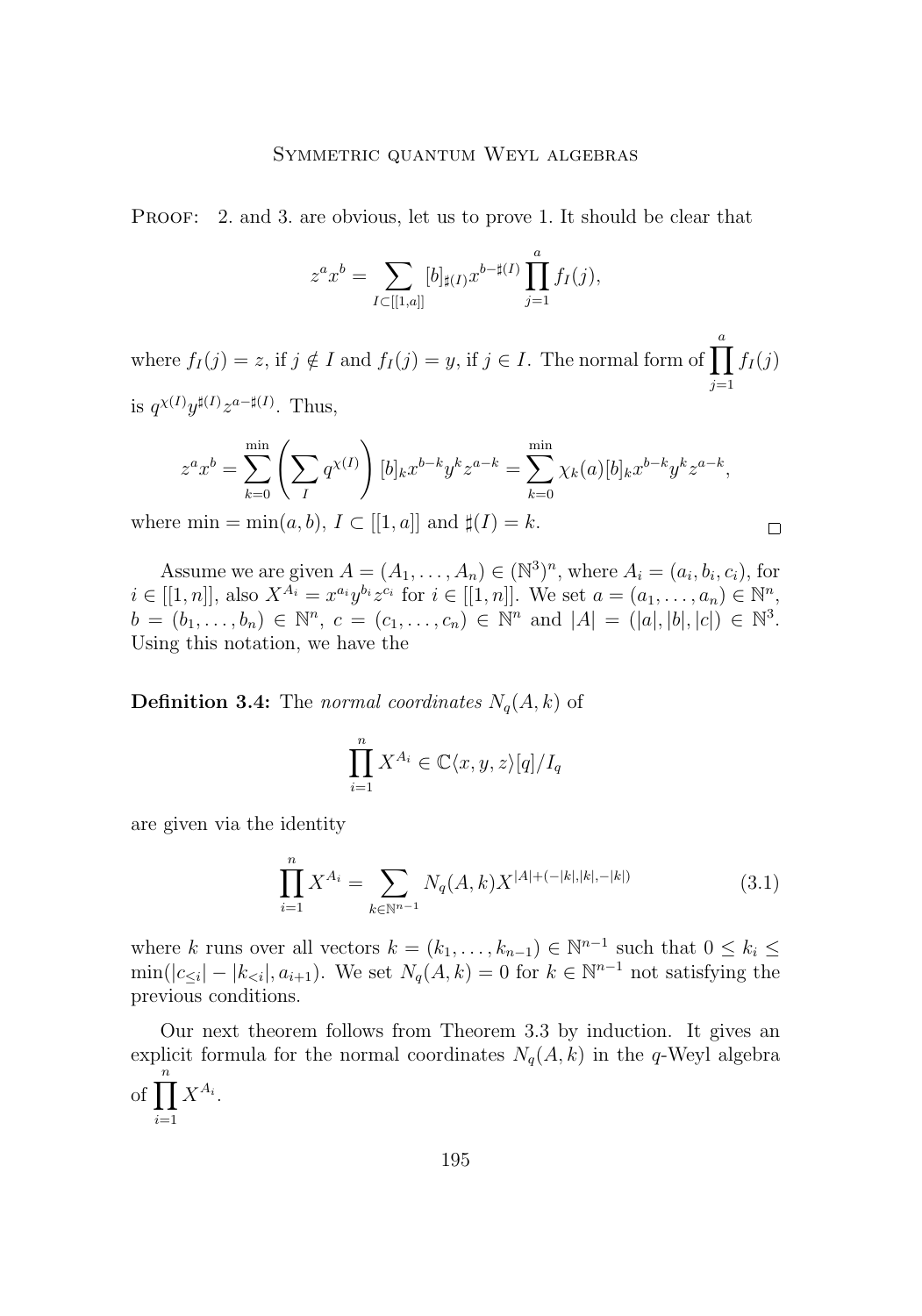<span id="page-10-0"></span>**Theorem 3.5:** *Let* A, k *be as in the previous definition, we have*

$$
N_q(A,k) = q^{\sum_{i=1}^{n-1} \lambda(i)} \prod_{j=1}^{n-1} \chi_{k_j}(|c_{\leq j}| - |k_{
$$

*where*  $\lambda(i) = b_{i+1}(|c_{\leq i}| - |k_{\leq i}|) + (a_{i+1} - k_i)(|b_{\leq i}| + |k_{\leq i}|).$ 

Applying both sides of the identity  $(3.1)$  $(3.1)$  in the representation of the  $q$ -Weyl algebra given in Proposition [3](#page-9-0).2 to  $x<sup>t</sup>$  and using Theorem 3.5, we obtain the remarkable

**Corollary 3.6:** For any given  $(t, a, b, c) \in \mathbb{N} \times \mathbb{N}^n \times \mathbb{N}^n \times \mathbb{N}^n$ , the following *identity holds*

$$
\prod_{i=1}^{n} q^{\gamma(i)}[t+|a_{>i}|+|c_{>i}|]_{c_i} = \sum_{k} q^{\beta(k)} \left( \prod_{j=1}^{n-1} \chi_{k_j}(|c_{\leq j}| - |k_{
$$

*where*  $k \in \mathbb{N}^{n-1}$  *such that*  $0 \le k_i \le \min(|c_{\le i}| - |k_{*,*$  $\gamma(i) = b_i(t+|a_{>i}| - |c_{>i-1}|)$ , and  $\beta(k) = \sum_{i=1}^{n-1} \lambda(i)$  $i=1$  $\setminus$  $+ (|b| + |k|)(t - |c| + |k|).$ 

Our next theorem provides an explicit formula for the product of  $m$  elements in the algebra  $\text{Sym}^n(\mathbb{C}\langle x,y,z\rangle[q]/I_q)$ . Fix  $A: [[1,m]] \times [[1,n]] \longrightarrow \mathbb{N}^3$ , with  $(A_{ij}) = ((a_{ij}), (b_{ij}), (c_{ij}))$ . Recall that given  $\sigma \in \mathbb{S}_n^m$  and  $j \in [[1, n]],$  $A_j^{\sigma}$  denotes the vector  $(A_{1\sigma_1^{-1}(j)},...,A_{m\sigma_m^{-1}(j)}) \in (\mathbb{N}^3)^m$  and set  $X_j^{A_{ij}} =$  $x_j^{a_{ij}}y_j^{b_{ij}}z_j^{c_{ij}},$  for  $j \in [[1, n]].$  Set  $A_j^{\sigma} = (|a_j^{\sigma}|, |b_j^{\sigma}|, |c_j^{\sigma}|),$  where  $|a_j^{\sigma}| = \sum_{j=1}^m$  $i=1$  $a_{i\sigma_i^{-1}(j)}$ and similarly for  $|b_j^{\sigma}|$  and  $|c_j^{\sigma}|$ . We have the following:

**Theorem 3.7:** For any  $A : [[1, m]] \times [[1, n]] \longrightarrow \mathbb{N}^3$ , the identity

$$
(n!)^{m-1} \prod_{i=1}^m \prod_{j=1}^n X_j^{A_{ij}} = \sum_{\sigma,k} \left( \prod_{j=1}^n N_q(A_j^{\sigma}, k^j) \right) \prod_{j=1}^n X_j^{|A_j^{\sigma}| + (-|k^j|, |k^j|, -|k^j|)}
$$

*where*  $\sigma \in \{\text{id}\} \times \mathbb{S}_n^{m-1}$  *and*  $k = (k^1, \ldots, k^n) \in (\mathbb{N}^{m-1})^n$ *, holds in*  $\text{Sym}^n(\mathbb{C}\langle x,y,z\rangle[q]/I_q)$ *.* 

PROOF:

$$
(n!)^{m-1} \prod_{i=1}^{m} \prod_{j=1}^{n} X_j^{A_{ij}} = \sum_{\sigma \in \{\text{id}\} \times \mathbb{S}_n^{m-1}} \prod_{j=1}^{n} \prod_{i=1}^{m} X_j^{A_{i\sigma_i^{-1}(j)}}
$$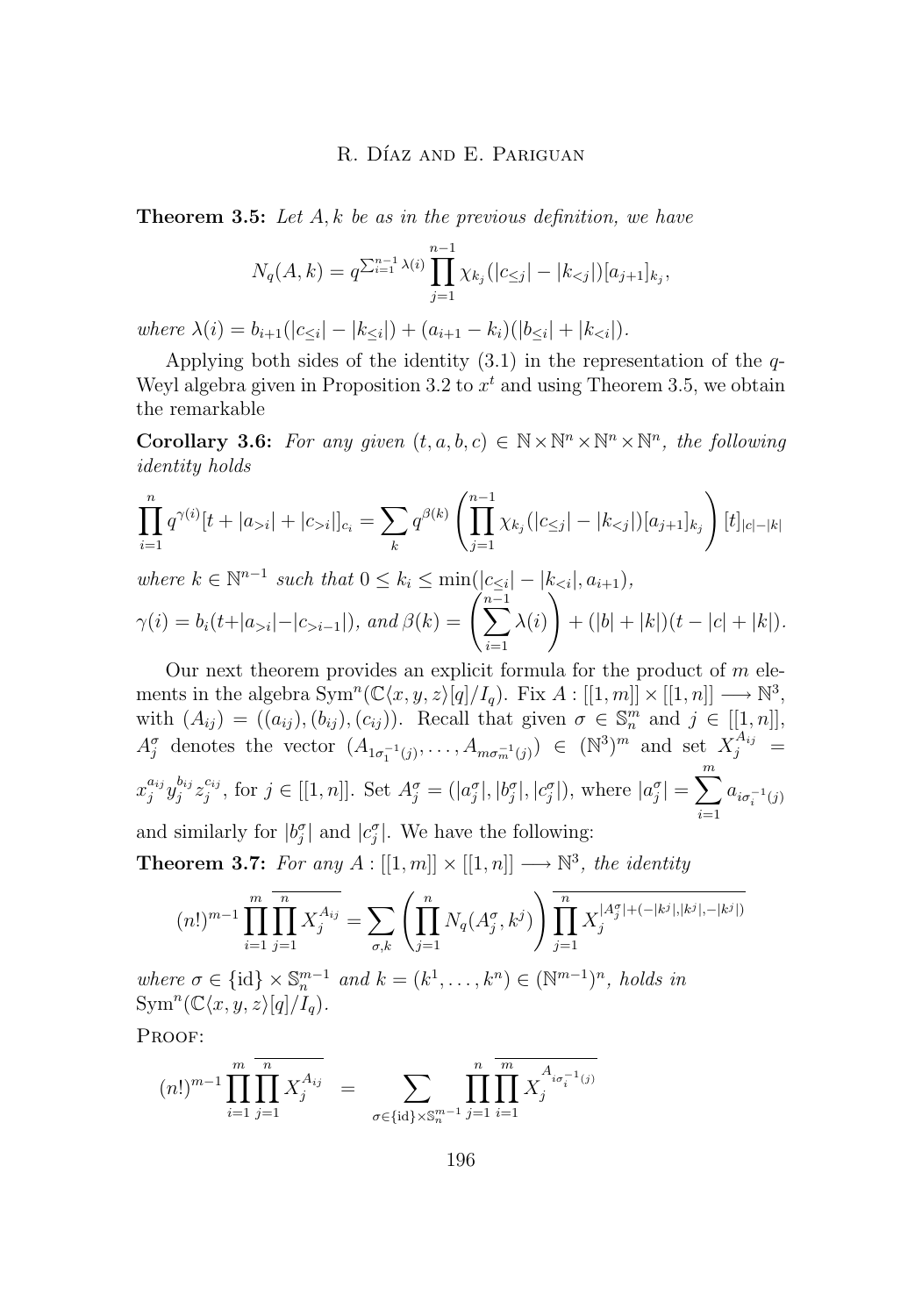$$
= \sum_{\sigma} \prod_{j=1}^{n} \left( \sum_{k=0}^{\min_{j}} N_q(A_j^{\sigma}, k) x_j^{|a_j^{\sigma}| - |k|} y_j^{|b_j^{\sigma}| + |k|} z_j^{|c_j^{\sigma}| - |k|} \right)
$$
  

$$
= \sum_{\sigma, k} \left( \prod_{j=1}^{n} N_q(A_j^{\sigma}, k^j) \right) \prod_{j=1}^{n} X_j^{|A_j^{\sigma}| + (-|k^j|, |k^j|, -|k^j|)},
$$

 $\Box$ 

<span id="page-11-0"></span>where  $\min_j = \min(|a_j^{\sigma}|, |b_j^{\sigma}|, |c_j^{\sigma}|).$ 

# **4 Symmetric** h**-Weyl algebra**

In this section we introduce the h-analogue of the Weyl algebra in the  $h$ calculus, and study its symmetric powers. A basic introduction to  $h$ -calculus may be found in [[13](#page-17-0)].

**Definition 4.1:** The operators  $\partial_h$ ,  $s_h$ ,  $\hat{x}, \hat{h}: \mathbb{C}[x,h] \longrightarrow \mathbb{C}[x,h]$  are given by  $\partial_h f(x) = \frac{f(x+h) - f(x)}{h}$   $s_h(f)(x) = f(x+h)$   $\hat{x}(f) = xf$   $\hat{h}(f) = hf$ 

for  $f \in \mathbb{C}[x,h]$ . We call  $\partial_h$  the h-derivative and  $s_h$  the h-shift.

**Definition 4.2:** The h-Weyl algebra is the algebra  $\mathbb{C}\langle x, y, z\rangle[h]/I_h$ , where  $I_h$ is the ideal generated by the following relations:

$$
yx = xy + z \qquad zx = xz + zh \qquad yz = zy
$$

**Proposition 4.3:** *The map*  $\rho : \mathbb{C}\langle x, y, z \rangle[h]/I_h \longrightarrow \text{End}(\mathbb{C}[x, h])$  *given by*  $\rho(x) = \hat{x}, \rho(y) = \partial_h, \rho(z) = s_h$  and  $\rho(h) = \hat{h}$  defines a representation of the h*-Weyl algebra.*

Notice that if we let  $h \to 0$ , z becomes a central element and we recover the Weyl algebra. We order the letters on the h-Weyl algebra as follows  $x < y < z < h$ . Also, for  $a \in \mathbb{N}$  and  $k = (k_1, \ldots, k_n) \in \mathbb{N}^n$ , we set  $\sqrt{a}$ k  $\Big) := \frac{a!}{\Box \Box \Box}$  $\frac{a}{\prod k_i!(a - |k|)!}$ . With this notation, we have the

**Theorem 4.4:**  $Given \, a, b \in \mathbb{N}$ , the following identities hold in  $\mathbb{C}\langle x, y, z \rangle[h]/I_h$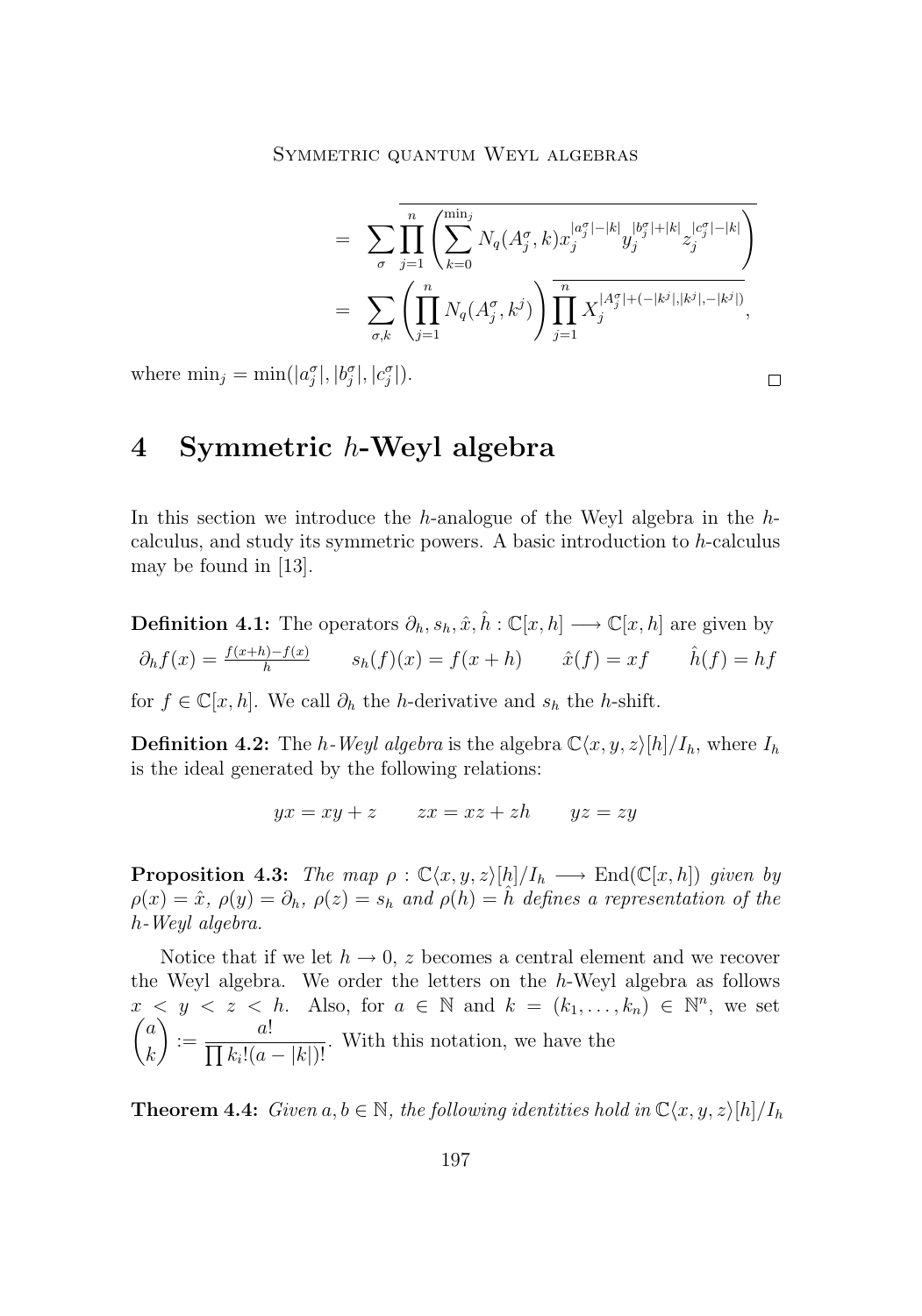1. 
$$
z^{a}x^{b} = \sum_{k=0}^{b} {b \choose k} a^{k}x^{b-k}z^{a}h^{k}.
$$
  
\n2. 
$$
z^{a}y^{b} = y^{b}z^{a}.
$$
  
\n3. 
$$
y^{a}x^{b} = \sum_{k \in \mathbb{N}^{a}} {b \choose k} x^{b-|k|}y^{a-s(k)}z^{s(k)}h^{|k|-s(k)}, \text{ where } k \in \mathbb{N}^{a} \text{ is such that}
$$
  
\n
$$
0 \leq |k| \leq b \text{ and } s(k) = \sharp(\lbrace i : k_{i} \neq 0 \rbrace).
$$

PROOF: 2. is obvious and 3. is similar to 1. We prove 1. by induction. It is easy to check that  $z^a x = x z^a + a z^a h$ . Furthermore,

$$
z^{a}x^{b+1} = \sum_{k=0}^{b} {b \choose k} a^{k}x^{b-k}(z^{a}x)h^{k}
$$
  
= 
$$
\sum_{k=0}^{b} {b \choose k} a^{k}x^{b+1-k}z^{a}h^{k} + \sum_{k=1}^{b+1} {b \choose k-1} a^{k}x^{b+1-k}z^{a}h^{k}
$$
  
= 
$$
\sum_{k=0}^{b+1} {b+1 \choose k} a^{k}x^{b+1-k}z^{a}h^{k}.
$$

Assume we are given  $A = (A_1, \ldots, A_n) \in (\mathbb{N}^3)^n$  and  $A_i = (a_i, b_i, c_i)$ , for  $i \in [[1, n]].$  Set  $X^{A_i} = x^{a_i} y^{b_i} z^{c_i}$  for  $i \in [[1, n]].$  We set  $a = (a_1, ..., a_n) \in \mathbb{N}^n$ ,  $b = (b_1, \ldots, b_n) \in \mathbb{N}^n$ ,  $c = (c_1, \ldots, c_n) \in \mathbb{N}^n$  and  $|A| = (|a|, |b|, |c|) \in \mathbb{N}^3$ . Using this notation, we have the

**Definition 4.5:** The *normal coordinates*  $N_h(A, p, q)$  of

$$
\prod_{i=1}^{n} X^{A_i} \in \mathbb{C}\langle x, y, z \rangle [h]/I_h
$$

are given via the identity

$$
\prod_{i=1}^{n} X^{A_i} = \sum_{p,q} N_h(A, p, q) X^{r(A, p, q)} h^{|q| + |p| - s(p)} \tag{4.1}
$$

 $\Box$ 

where the sum runs over all vectors  $q = (q_1, \ldots, q_{n-1}) \in \mathbb{N}^{n-1}$  such that  $0 \le q_j \le a_{j+1}$  and  $p = (p_1, \ldots, p_{n-1})$  with  $p_j \in \mathbb{N}^{\lfloor b_{\le j} \rfloor - |s(p_{.$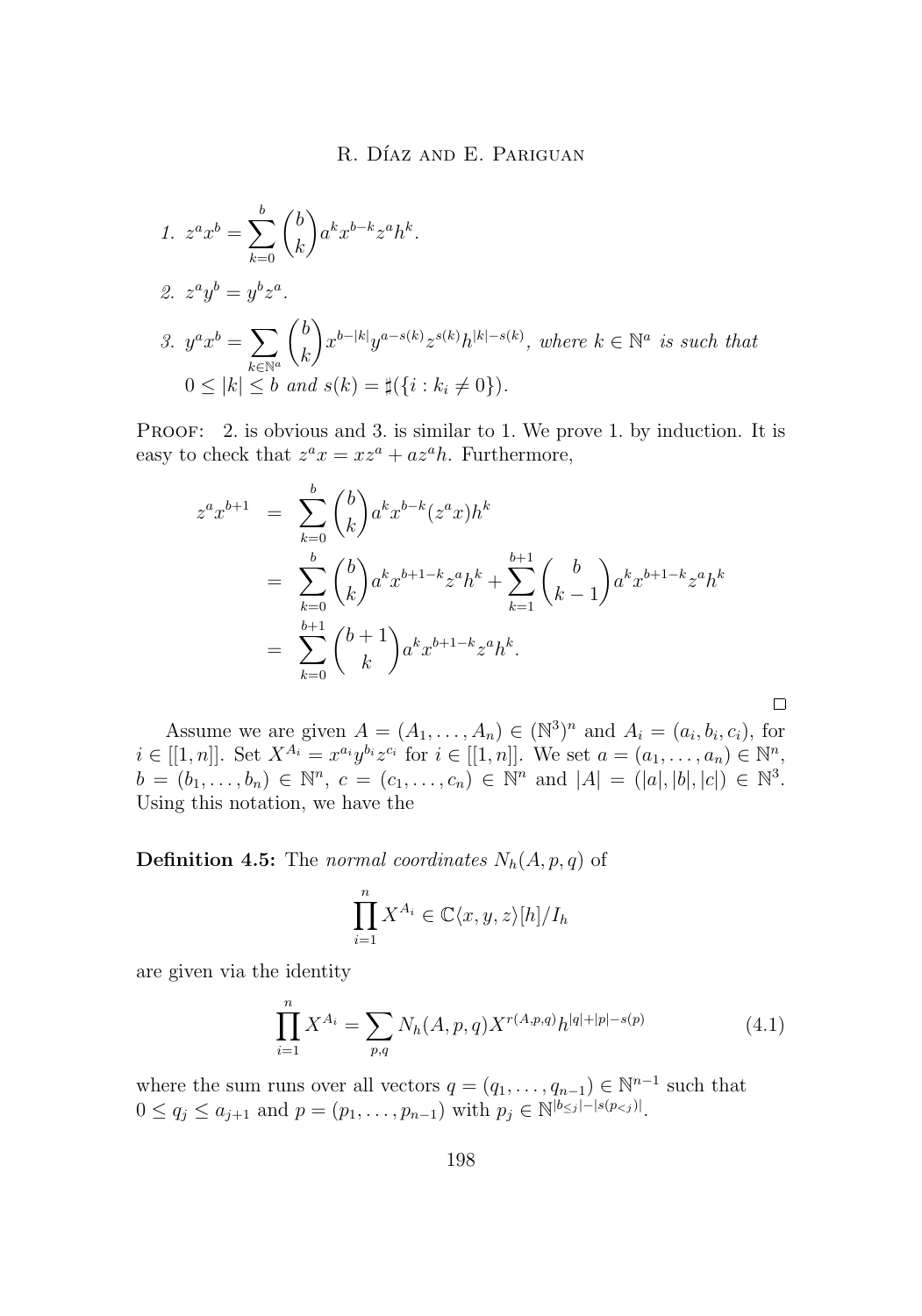<span id="page-13-0"></span>Also,  $r(A, p, q) = (|a| - |p| - |q|, |b| - s(p), |c| + s(p))$ , where  $s(p) = \sum_{j=1}^{n-1} s(p_j)$ . We set  $N_h(A, p, q) = 0$  for p, q not satisfying the previous conditions.

The condition for  $p$  and  $q$  in the definition above might seem unmotivated. They appear naturally in the course of the proof of Theorem 4.6 below, which is proved using induction and Theorem [4.4.](#page-11-0)

**Theorem 4.6:** *Let* A, p *and* q *be as in the previous definition, we have*

$$
N_h(A, p, q) = \prod_{i=1}^{n-1} {a_{i+1} \choose q_i} {a_{i+1} - q_i \choose p_i} (|c_{\leq i}| + |s(p_{
$$

Figure 2 illustrates the combinatorial interpretation of Theorem 4.6. As we try to moves the z's or the y's above the 'x', a subset of the x may get killed. The  $z$ 's do not die in this process but the  $y$ 's do turning themselves into  $z'$  s.



Figure 2: Combinatorial interpretation of  $N_h$ .

Our next result provides an explicit formula for the product of  $m$  elements in the algebra  $\text{Sym}^n(\mathbb{C}\langle x, y, z\rangle[h]/I_h)$ . Fix  $A: [[1, m]] \times [[1, n]] \longrightarrow \mathbb{N}^3$ , with  $(A_{ij}) = ((a_{ij}), (b_{ij}), (c_{ij}))$ . Recall that given  $\sigma \in \mathbb{S}_n^m$  and  $j \in [[1, n]], A_j^{\sigma}$  denotes the vector  $(A_{1\sigma_1^{-1}(j)},..., A_{m\sigma_m^{-1}(j)}) \in (\mathbb{N}^3)^m$  and set  $X_j^{A_{ij}} = x_j^{a_{ij}} y_j^{b_{ij}} z_j^{c_{ij}},$ for  $j \in [[1, n]]$ . Set  $A_j^{\sigma} = (|a_j^{\sigma}|, |b_j^{\sigma}|, |c_j^{\sigma}|)$ , where  $|a_j^{\sigma}| = \sum_{j=1}^{m}$  $i=1$  $a_{i\sigma_i^{-1}(j)}$  and similarly for  $|b_j^{\sigma}|$  and  $|c_j^{\sigma}|$ .

**Theorem 4.7:** For any  $A : [[1, m]] \times [[1, n]] \longrightarrow \mathbb{N}^3$ , the identity

$$
(n!)^{m-1} \prod_{i=1}^{m} \prod_{j=1}^{n} X_j^{A_{ij}} = \sum_{\sigma, p, q} \left( \prod_{j=1}^{n} N_h(A_j^{\sigma}, p^j, q^j) \right) \prod_{j=1}^{n} X_j^{r(A_j^{\sigma}, p^j, q^j)} h^{k_j(p, q)}
$$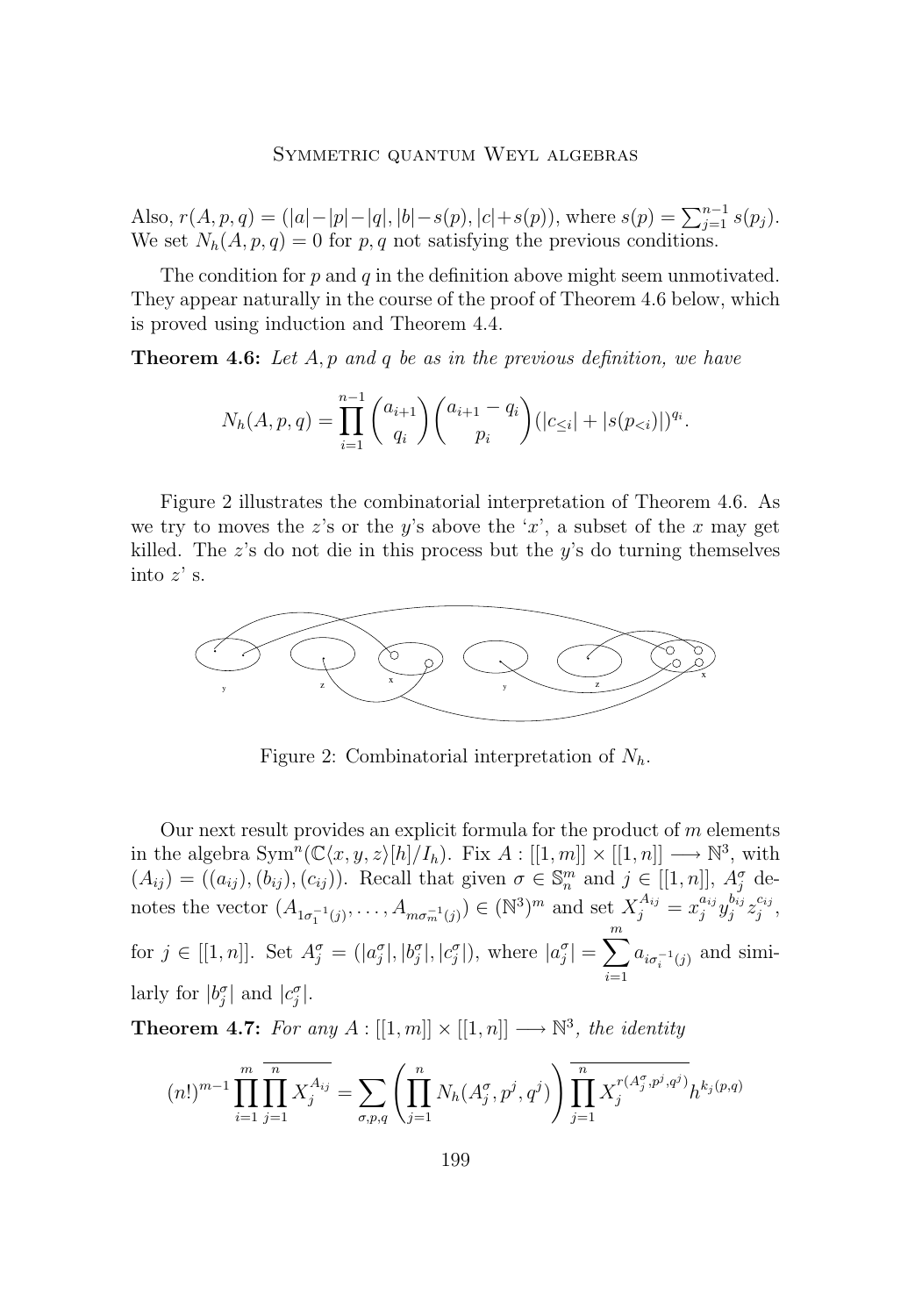<span id="page-14-0"></span>*holds in*  $\text{Sym}^n(\mathbb{C}\langle x,y,z\rangle/I_h)$ *, where*  $\sigma \in \{\text{id}\}\times\mathbb{S}_n^{m-1}$ *, p<sup>j</sup>, q<sup>j</sup> are such that*  $(A_j^{\sigma}, p^j, q^j)$  satisfy the condition of the definition above.  $r(A_j^{\sigma}, p^j, q^j) = (|a_j^{\sigma}| |p^{j}| - |q^{j}|, |b^{\sigma}_{j}| - s(p^{j}), |c^{\sigma}_{j}| + s(p^{j})$  *and*  $k_{j}(p,q) = |q^{j}| - |p^{j}| - s(p^{j}).$ 

Theorem [4.7](#page-13-0) is proven similarly to Theorem [3](#page-10-0).7.

# **5** Deformation quantization of  $(\mathfrak{sl}_2^*)^n/\mathbb{S}_n$

We denote by  $\mathfrak{sl}_2$  the Lie algebra of all  $2 \times 2$  complex matrices of trace zero. sl∗ 2 is the dual vector space. It carries a natural structure of Poisson manifold. We consider a deformation quantization of the Poisson orbifold  $(\mathfrak{sl}_2^*)^n/\mathbb{S}_n$ . It is proven in [\[4\]](#page-16-0) that the quantized algebra of the Poisson manifold  $\mathfrak{sl}_2^*$  is isomorphic to  $U(\mathfrak{sl}_2)$  the universal enveloping algebra of  $\mathfrak{sl}_2$ , after setting the formal parameter  $\hbar$  appearing in [\[4\]](#page-16-0) to be 1. Thus we regard  $(U(\mathfrak{sl}_2)^{\otimes n})^{\mathfrak{S}_n} \cong$  $\text{Sym}^n(U(\mathfrak{sl}_2))$  as the quantized algebra associated to the Poisson orbifold  $(\mathfrak{sl}_2^*)^n/\mathbb{S}_n$ . It is well-known that  $U(\mathfrak{sl}_2)$  can be identified with the algebra  $\mathbb{C}\langle x, y, z\rangle/I_{\mathfrak{sl}_2}$  where  $I_{\mathfrak{sl}_2}$  is the ideal generated by the following relations:

$$
zx = xz + y \qquad yx = xy - 2x \qquad zy = yz - 2z
$$

The next result can be found in [[2](#page-16-0)],[[5](#page-17-0)].

**Proposition 5.1:** *The map*  $\rho : \mathbb{C}\langle x, y, z \rangle / I_{\mathfrak{sl}_2} \longrightarrow \text{End}(\mathbb{C}[x_1, x_2])$  *given by*  $\rho(x) = x_2 \frac{\partial}{\partial x}$  $\frac{\partial}{\partial x_1}$ ,  $\rho(y) = x_1 \frac{\partial}{\partial x_1}$  $\frac{\partial}{\partial x_1} - x_2 \frac{\partial}{\partial x}$  $\frac{\partial}{\partial x_2}$  and  $\rho(z) = x_1 \frac{\partial}{\partial x}$  $\frac{\partial}{\partial x_2}$  defines a represen*tation of the algebra*  $\mathbb{C}\langle x,y,z\rangle/I_{\mathfrak{sl}_2}$ .

Given  $s, n \in \mathbb{N}$  with  $0 \leq s \leq n$ , the s-th elementary symmetric function  $\sum$  $1 \leq i_1 < ... < i_s \leq n$  $x_{i_1} \ldots x_{i_s}$  on variables  $x_1, \ldots, x_n$  is denoted by  $e_s^n(x_1, \ldots, x_n)$ . For  $b \in \mathbb{N}$ , the notation  $e_s^n(b) := e_s^n(b, b-1, \ldots, b-n+1)$  we will used. Given  $a, n \in \mathbb{N}$  such that  $a \leq n$ , we set  $(a)_n = a(a-1) \dots (a-n+1)$ .

**Theorem 5.2:** *Given*  $a, b \in \mathbb{N}$ *, the following identities hold in*  $\mathbb{C}\langle x, y, z \rangle / I_{\mathfrak{sl}_2}$ 

1.  $z^a x^b = \sum$ s,k  $(a)_k(b)_k$  $\frac{k(b)k}{k!}e_{k-s}^k(-a-b+2k)x^{b-k}y^sz^{a-k},$ 

*where the sum runs over all*  $k, s \in \mathbb{N}$  *such that*  $0 \leq s \leq k \leq \min(a, b)$ *.* 

2. 
$$
z^a y^b = \sum_{k=0}^b {b \choose k} (-2a)^k y^{b-k} z^a
$$
.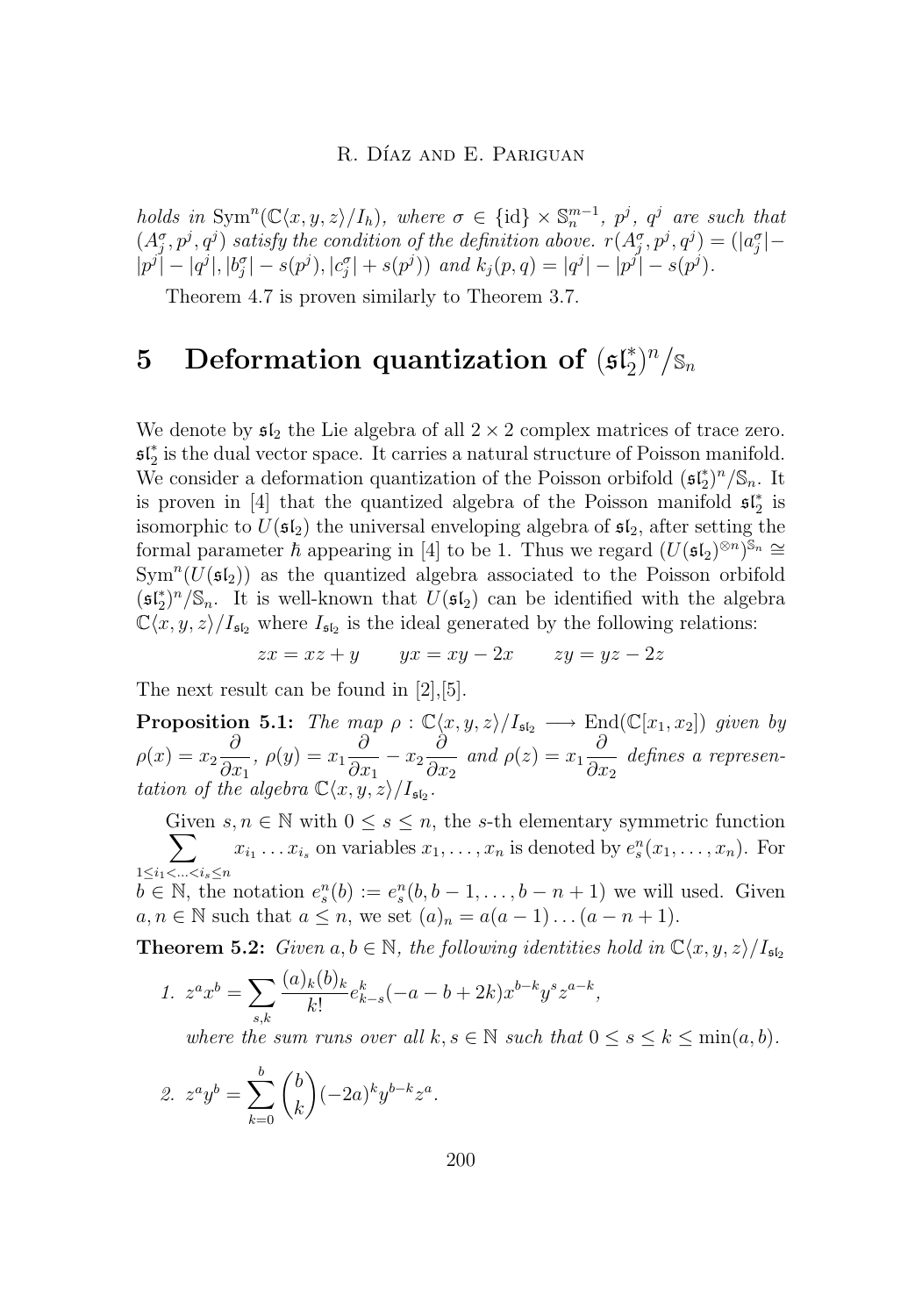3. 
$$
y^{a}x^{b} = \sum_{k=0}^{a} {a \choose k} (-2b)^{k}x^{b}y^{a-k}.
$$

PROOF: Formula 1. is proved by induction. It is equivalent to another formula for the normalization of  $z^a x^b$  given in [\[12\]](#page-17-0). 2. and 3. are similar to Theorem [4.4,](#page-11-0) part 1. Formula 2. express the fact that as we try to move the z's above the y's some of the y's may get killed. This argument justify the  $\binom{b}{k}$  factor. The  $a^k$  factor arises from the fact that each 'y' may be killed for (k) ractor. The a ractor ansess from the fact that each y may be kined to any of the z's. The  $(-2)^k$  factor follows from the fact that each killing of a  $y'$  is weighted by a  $-2$ .  $\Box$ 

Assume we are given  $A = (A_1, \ldots, A_n) \in (\mathbb{N}^3)^n$  and  $A_i = (a_i, b_i, c_i)$ , for  $i \in [[1,n]]$ . Set  $X^{A_i} = x^{a_i}y^{b_i}z^{c_i}$  for  $i \in [[1,n]]$ , furthermore set  $a =$  $(a_1, \ldots, a_n) \in \mathbb{N}^n$ ,  $b = (b_1, \ldots, b_n) \in \mathbb{N}^n$ ,  $c = (c_1, \ldots, c_n) \in \mathbb{N}^n$  and  $|A| =$  $(|a|, |b|, |c|) \in \mathbb{N}^3$ . Using this notation, we have the

**Definition 5.3:** The *normal coordinates*  $N_{\mathfrak{sl}_2}(A, k, s, p, q)$  of  $\prod^n$  $i=1$  $X^{A_i}$  in the algebra  $\mathbb{C}\langle x, y, z\rangle / I_{\mathfrak{sl}_2}$  are given via the identity

$$
\prod_{i=1}^{n} X^{A_i} = \sum_{k,s,p,q} N_{\mathfrak{sl}_2}(A,k,s,p,q) X^{r(A,k,s,p,q)}
$$
(5.1)

where  $k, s, p, q \in \mathbb{N}^{n-1}$  are such that  $0 \le s_i \le k_i \le \min(|c_{\le i}| - |k_{\le i}|, a_{i+1}),$  $0 \leq p_i \leq b_{i+1}, \ 0 \leq q_i \leq |b_{\leq i}| + |s_{\leq i}| - |p_{\leq i}| - |q_{\leq i}|, \ \text{for} \ i \in [[1, n-1]].$ Moreover,  $r(A, k, s, p, q) = (|a| - |k|, |b| + |s| - |p| - |q|, |c| - |k|)$ . We set  $N_{\mathfrak{sl}_2}(A, k, s, p, q) = 0$  for  $k, s, p, q$  not satisfying the previous conditions.

Theorem 5.4 provides an explicit formula for the normal coordinates  $N_{\mathfrak{sl}_2}(A, k, s, t)$  of  $\prod_{i=1}^{n} X^{A_i}$ . Its proof goes by induction using Theorem [5.2.](#page-14-0)  $i=1$ 

**Theorem 5.4:** *With the notation of the definition above, we have*

$$
N_{\mathfrak{sl}_2}(A, k, s, p, q) = (-2)^{|p|+|q|} \prod_{i=1}^{n-1} \alpha_i \beta_i \gamma_i \binom{b_{i+1}}{p_i} (|c_{\leq i}| - |k_{\leq i}|)^{p_i} (a_{i+1} - k_i)^{q_i},
$$
  
where 
$$
\alpha_i = \frac{(|c_{\leq i}| - |k_{  
and 
$$
\gamma_i = \binom{|b_{\leq i}| + |s_{
$$
$$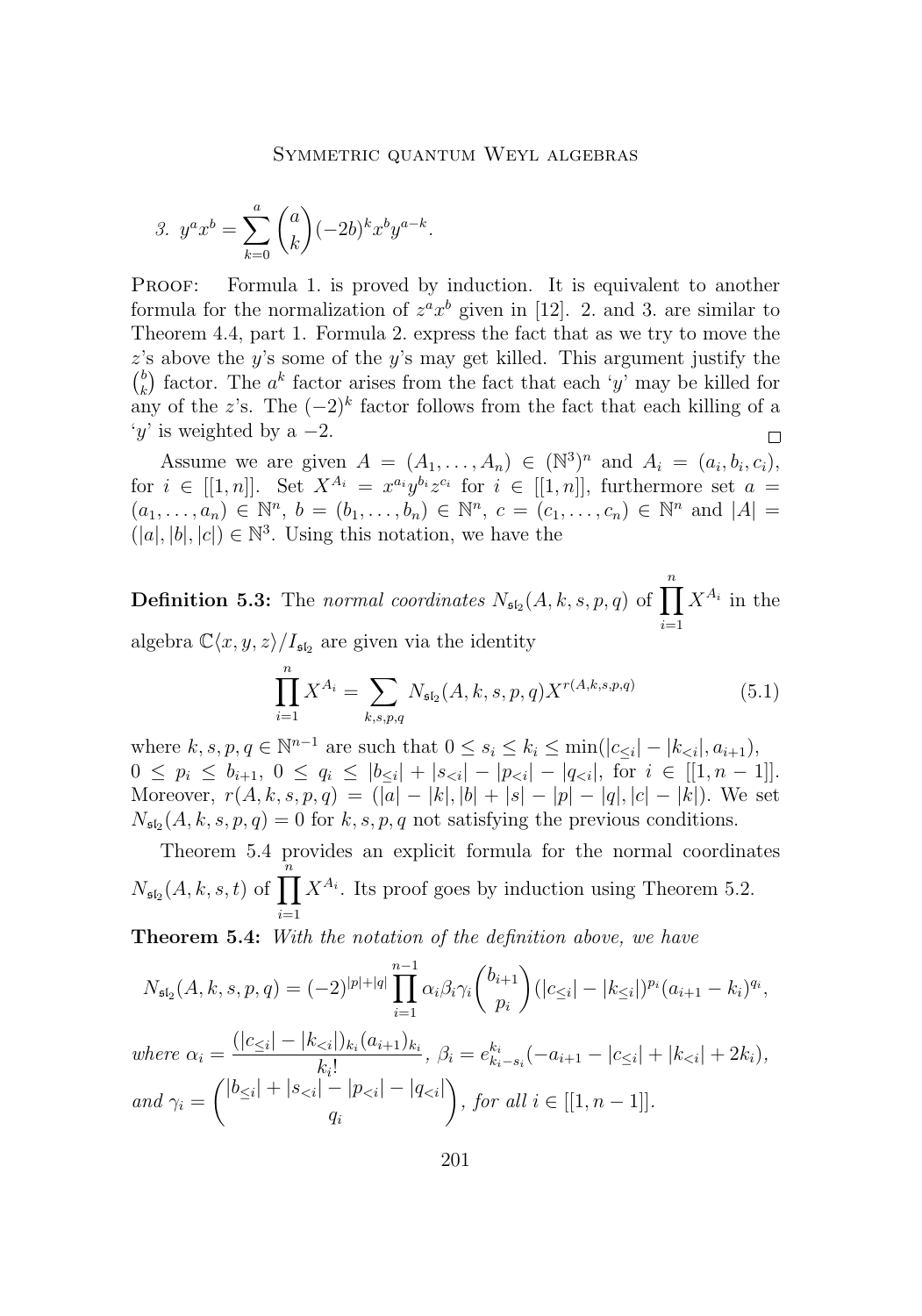<span id="page-16-0"></span>Our final result provides an explicit formula for the product of  $m$  elements in the algebra  $\text{Sym}^n(\mathbb{C}\langle x, y, z\rangle / I_{\mathfrak{sl}_2})$ . Fix  $A: [[1, m]] \times [[1, n]] \longrightarrow \mathbb{N}^3$ , with  $(A_{ij}) = ((a_{ij}), (b_{ij}), (c_{ij}))$ . Recall that given  $\sigma \in \mathbb{S}_n^m$  and  $j \in [[1, n]], A_j^{\sigma}$  denotes the vector  $(A_{1\sigma_1^{-1}(j)},..., A_{m\sigma_m^{-1}(j)}) \in (\mathbb{N}^3)^m$ . Set  $X_j^{A_{ij}} = x_j^{a_{ij}} y_j^{b_{ij}} z_j^{c_{ij}}$ , for  $j \in [[1, n]]$  and  $|A^{\sigma}_j| = (|a^{\sigma}_j|, |b^{\sigma}_j|, |c^{\sigma}_j|)$ , where  $|a^{\sigma}_j| = \sum^{m}$  $i=1$  $a_{i\sigma_i^{-1}(j)}$  and similarly for  $|b_j^{\sigma}|, |c_j^{\sigma}|$ , and  $k, s, p, q \in (\mathbb{N}^{m-1})^n$ .

**Theorem 5.5:** For any  $A : [[1, m]] \times [[1, n]] \longrightarrow \mathbb{N}^3$ , the identity

$$
(n!)^{m-1} \prod_{i=1}^{m} \prod_{j=1}^{n} X_j^{A_{ij}} = \sum_{\sigma,k,s,p,q} \left( \prod_{j=1}^{n} N_{\mathfrak{sl}_2}(A_j^{\sigma}, k^j, s^j, p^j, q^j) \right) \prod_{j=1}^{n} X_j^{r_j(A_j^{\sigma}, k^j, s^j, p^j, q^j)}
$$

*holds in* Sym<sup>n</sup>( $\mathbb{C}\langle x, y, z \rangle / I_{\mathfrak{sl}_2}$ ), where  $k = (k^1, \ldots, k^n) \in (\mathbb{N}^{m-1})^n$ , and similar  $for \: s,p,q, \: r_j(A_j^{\sigma},k^j,s^j,p^j,q^j) = (|a_j^{\sigma}|-|k^j|,|b_j^{\sigma}|+|s^j|-|p^j|-|q^j|,|c_j^{\sigma}|-|k^j|,$  $and \sigma \in \{\mathrm{id}\} \times \mathbb{S}_n^{m-1}.$ 

Theorem 5.5 is proven similarly to Theorem [3.7.](#page-10-0)

### **Acknowledgment**

We thank Nicolas Andruskiewitsch, Sylvie Paycha and Carolina Teruel. We also thank the organizing committee of Geometric and Topological Methods for Quantum Field Theory, Summer School 2003, Villa de Leyva, Colombia.

# **References**

- [1] J. Alev, T.J. Hodges, and J.D. Velez. Fixed rings of the Weyl algebra A1(C). *Journal of algebra*, 130:83–96, 1990.
- [2] Christian Kassel. *Quantum groups*. Springer-Velarg, New York, 1995.
- [3] Emil Martinec and Gregory Moore. Noncommutative Solitons on Orbifolds. hep-th/0101199, 2001.
- [4] M. Kontsevich. Deformation Quantization of Poisson Manifolds I. math. q-alg/97090401, 1997.